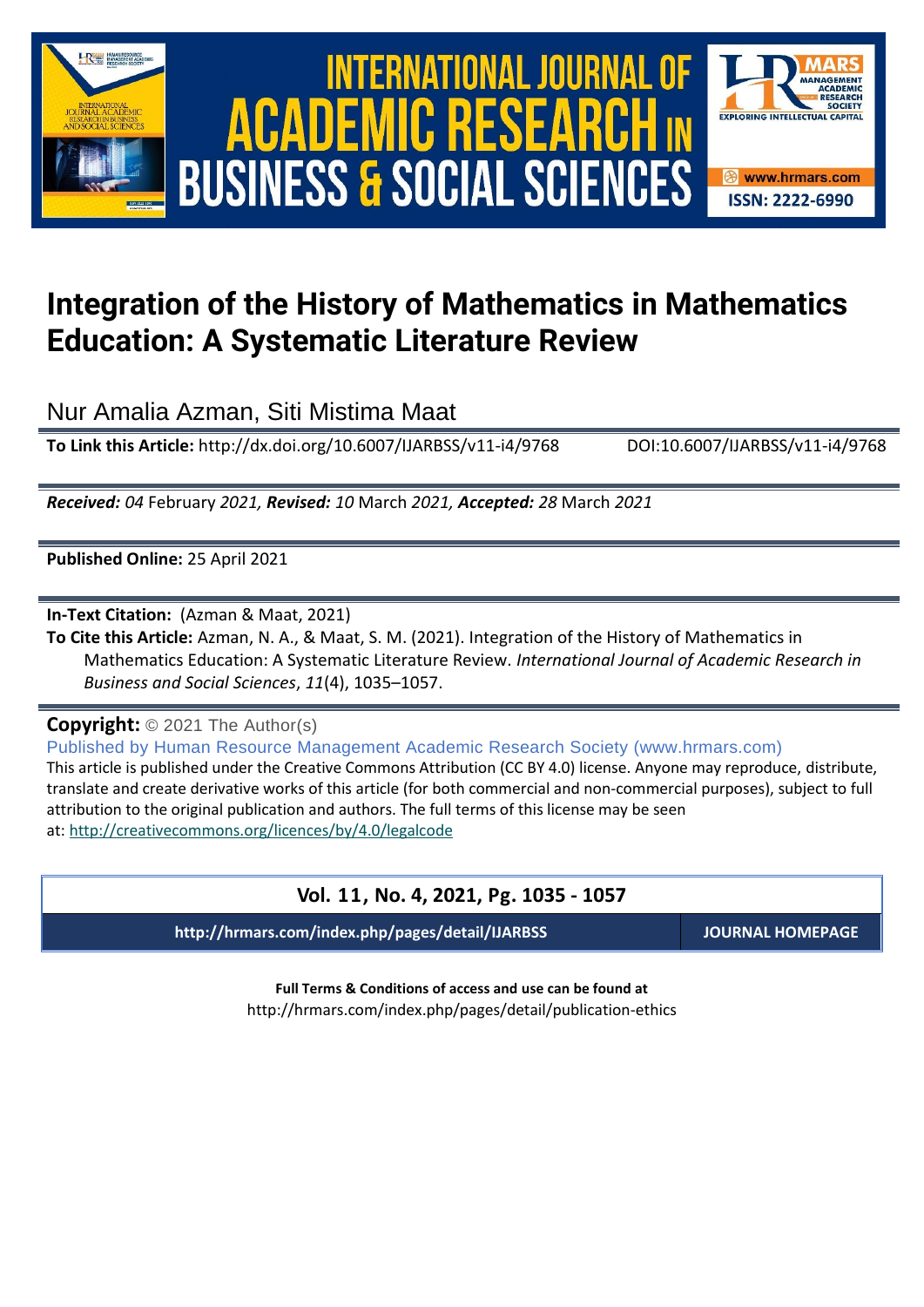

# **Integration of the History of Mathematics in Mathematics Education: A Systematic Literature Review**

Nur Amalia Azman, Siti Mistima Maat Faculty of Education*,* Universiti Kebangsaan Malaysia, Bangi, Selangor, Malaysia Email: sitimistima@ukm.edu.my

## **Abstract**

The history of mathematics (HoM) is important for mathematics to be enriched, in the evaluation of the development of the mathematics based on scholars and subjects. However, many students often have a bad impression of Mathematics. Therefore, a lot of alternatives have been used by Mathematics educators to change this sceptical view of Mathematics. One of the methods is by using the history in Mathematics in the teaching and learning process. Therefore, this study aims to identify Mathematics teachers' views towards the integration of the HoM and the implementation of HoM in teaching and learning in a systematic literature review context. Using the guidelines by Preferred Reporting Items for Systematic Review and Meta-Analyzes (PRISMA) and the combination of keywords such as "integration of History of Mathematics", "using History of Mathematics", "implementing History of Mathematics" and "integrating History of Mathematics". 30 out of 1412 articles used in this study were chosen from two electronic databases which are ERIC, and Google Scholar without restricting the year of publication. The article selection was done based on a few criteria such that the variables in previous research were focused on the views and opinions of teachers about the usage of HoM and the usage of HoM in Mathematics education. Extraction of data was based on the name of the researcher, year, country, title, sample size, instrument used, field of study, methodology and analysis and findings. The findings reveal that Mathematics' teachers have positive views about the integration of HoM in teaching and learning. Teachers did not use HoM in class due to problems such as lack of knowledge and skill to integrate HoM, insufficient materials, resources and time and exclusion of HoM in the Mathematics syllabus and examination. To conclude, Mathematics teachers should consider integrating HoM in their teaching and choosing history as an alternative way to teach Mathematics. As for future works, Mendeley, Scopus and Web of Science are highly recommended to be databases of the study using should extensive related keywords.

**Keywords**: Integration, History of Mathematics, Systematic Literature Review.

## **Introduction**

Mathematics is a very important discipline in everyday life because it is a field that all people need to use and practice in everyday life (Bailey, 2017). However, Mathematics is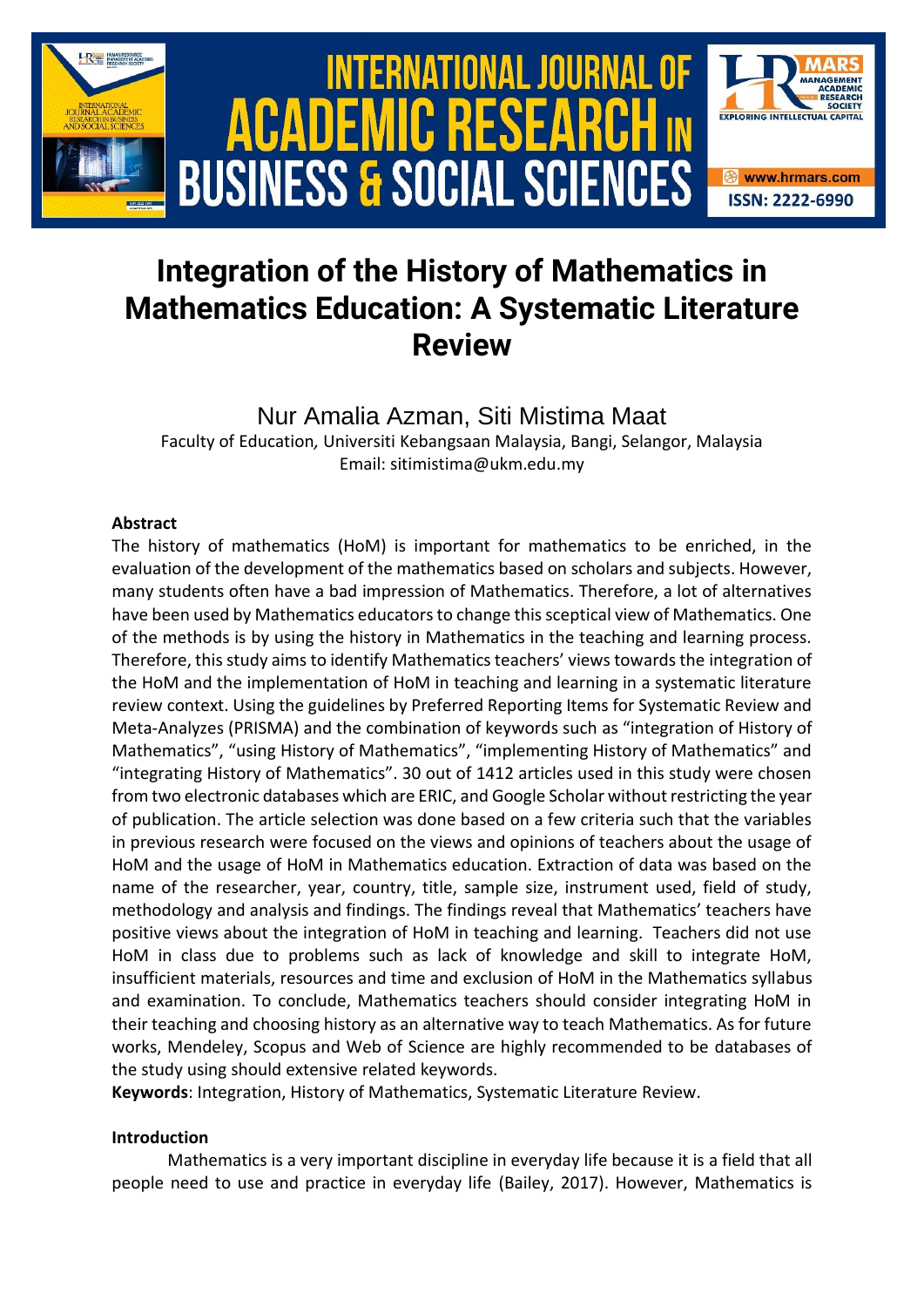**Vol. 1 1 , No. 4, 2021, E-ISSN: 2222-6990 © 2021 HRMARS**

often labeled as a subject that is feared by most students not only at school level, but also among higher education students. Today, Mathematics anxiety is affecting most students because they think that Mathematics is difficult to learn because they cannot understand and master the concepts presented in this subject (Nachiappan et al., 2016). In addition, almost all of the concepts and elements learned in this subject are abstract and therefore students have difficulty in integrating them into their real lives (Bailey, 2017). In Malaysia, local research done by Hong Choon and Chandrasekaran (2015) found that every time a new mathematical symbol was introduced in Mathematics it had a negative impact on students' mathematics achievements. Despite this, some local Mathematics teachers came from nonmathematics background with a low level of content knowledge and this indirectly influenced their teaching performances as well as students' interest in learning Mathematics (Li et al., 2019). As a result, these factors cause students to have an idea that Mathematics is a hard, boring and unpleasant subject in school and that leaves them with negative attitudes towards it.

As such, various initiatives have been introduced by Mathematics teachers in order to help students who are experiencing phobias towards Mathematics to destroy and eliminate their fears and negative perceptions of this subject. One of the exciting initiatives that has begun to attract teachers' attention to enhance and diversify the teaching and learning of Mathematics in the classroom is by integrating the History of Mathematics (HoM) into Mathematics teaching. HoM is a scientific field which is known as one of the most crucial branches of Mathematical knowledge. This field describes the journey and development of Mathematics as well as the Mathematicians involved in the formulation of concepts as well as developing Mathematical formulas (Baki & Gürsoy, 2018).

Teachers choose to use HoM during their teaching sessions to develop affective and cognitive skills as well as to help students in understanding the nature of Mathematics. In addition, HoM is also used to ensure students' engagement in the classroom, gain their attention, arouse curiosity and help them to construct positive beliefs and attitudes towards Mathematics. HoM can also help students to understand the origins of a topic in Mathematics in addition to helping them to relate what they have learned in Mathematics to their everyday life (Bașibüyük & Șahin, 2019). Bütüner and Baki (2020) stated that students' beliefs about Mathematics can be increased by applying HoM in Mathematics classes through fun, useful and interesting class activities. In addition, the usage of HoM also helps students to develop meaningful relationships between abstract mathematical ideas and practical applications in real-world contexts (Bailey, 2017). It is believed that the learning environment plays an important role in helping students to develop thinking skills in Mathematics (Hamidah et al., 2019). Therefore, the usage of HoM in teaching can be considered a brilliant step to help students in learning Mathematics, enrich teaching content and create an exciting learning environment. Moreover, the integration of HoM in the classroom has been widely supported by many researchers (Astin et al., 2016; Bidwell, 1993; Fauvel, 1991; Fried, 2001; Gulikers & Blom, 2001; Jankvist, 2009; Liu, 2003; Tzanakis et al., 2002). Several groups such as the National Council of Teachers of Mathematics (NCTM) and The Mathematical Association of America (MAA) have also proposed and recommended the integration of HoM in the classroom (Baki & Guven, 2009).

In a study conducted by Tzanakis et al. (2002), they highlighted several ways that teachers can integrate HoM in the teaching and learning process. These include (1) usage of historical quotes in teaching, (2) conducting research projects involving the use of historical sources, (3) usage of original sources for a topic, (4) incorporating HoM elements in practising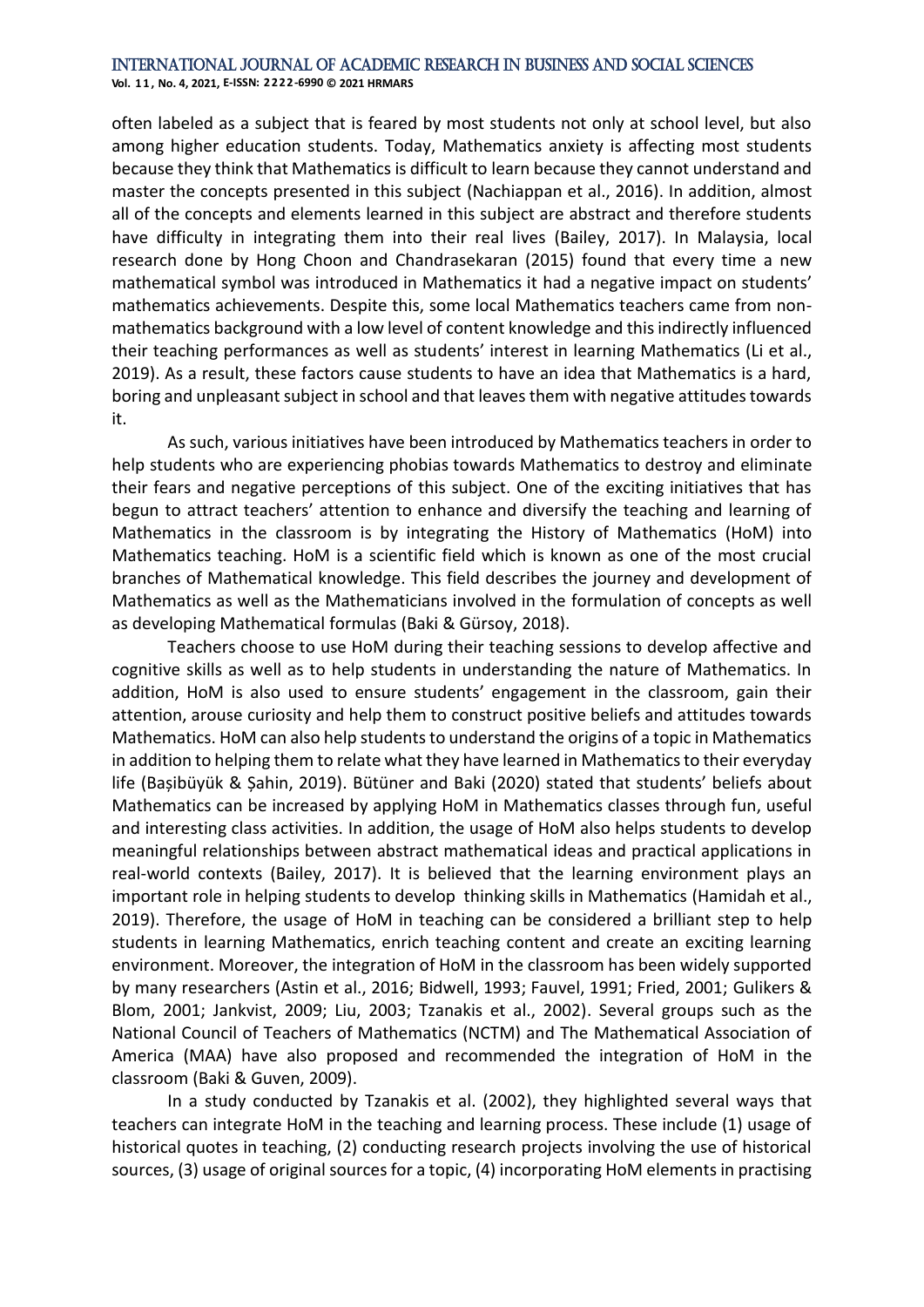of mathematics questions (5) discussing problems arising from the discovery of Mathematics based on its history, (6) use of mechanical materials, (7) conducting experimental-based Mathematical activities, (8) presenting HoM in the form of games, (9) using film, video or other visual materials, (10) emphasising external experiences and (11) encouraging the search for the origin of a mathematical concept through the internet.

In addition, most studies have found that the usage of HoM in teaching Mathematics has many positive effects on teachers, students and the process of teaching and learning Mathematics itself (Hickman & Kapadia, 1983; Philippou & Christou, 1998; Marshall & Rich, 2000; Liu, 2003; Charalambous, Panaoura, & Philippou, 2009). HoM is also seen as a medium that can serve as a guide for developing mathematical instruction designs that include a variety of aspects such as teaching strategies, problem solving and interesting topics that can be used for classroom discussion (Galante, 2014). Therefore, this systematic literature review aims to review articles on integration of HoM in Mathematics education. The objectives of this study are as follows:

- To identify Mathematics teachers' views on the integration of HoM in Mathematics teaching and learning sessions.
- To investigate the implementation of HoM in teaching and learning Mathematics.

## **Methodology of Research**

## *General Background of the Research*

This study uses a systematic literature review method. According to Cooper (2003), systematic review is a method for determining, assessing critically and deciphering research discoveries identified with research questions, topics or the significance of such phenomena. Therefore, this is the best method to study related articles on the integration of HoM. Thirty articles were involved in this study on Mathematics teachers' views and opinions about the integration of HoM in the classroom including the practice of the integration of HoM in teaching and learning processes as well as the benefits of it. A qualitative analysis method has been used in this study by conducting content analysis to analyse the results for this study. The guidelines introduced by Moher, Liberati, and Tetzlaff, (2009) in Preferred Reporting Items for Systematic Reviews and Meta-Analyses (PRISMA) is followed in order to handle and report the outcomes of this study.

## *Selection Criteria*

This study only considered articles generated from article writing on the integration of HoM in Mathematics education without restricting the year of publication. Sources of writing such as blogging and unpublished reports were excluded in this study because these types of sources do not go through the peer review process. Thus, the credibility and objectivity of the writing should be taken into account (Liyanagunawardena et al. 2013). The selected articles are either qualitative or quantitative and involve only open-access articles to ease the downloading process for the full-text articles. This study also involved articles which are written in English only.

## *Searching Strategy*

The articles involved in this study were chosen by focusing on the integration of HoM in Mathematics education and published at any time. Two electronic databases, the Education Resources Information Center (ERIC) and Google Scholar, were used to find the related articles. These databases were chosen because Google Scholar is a database that has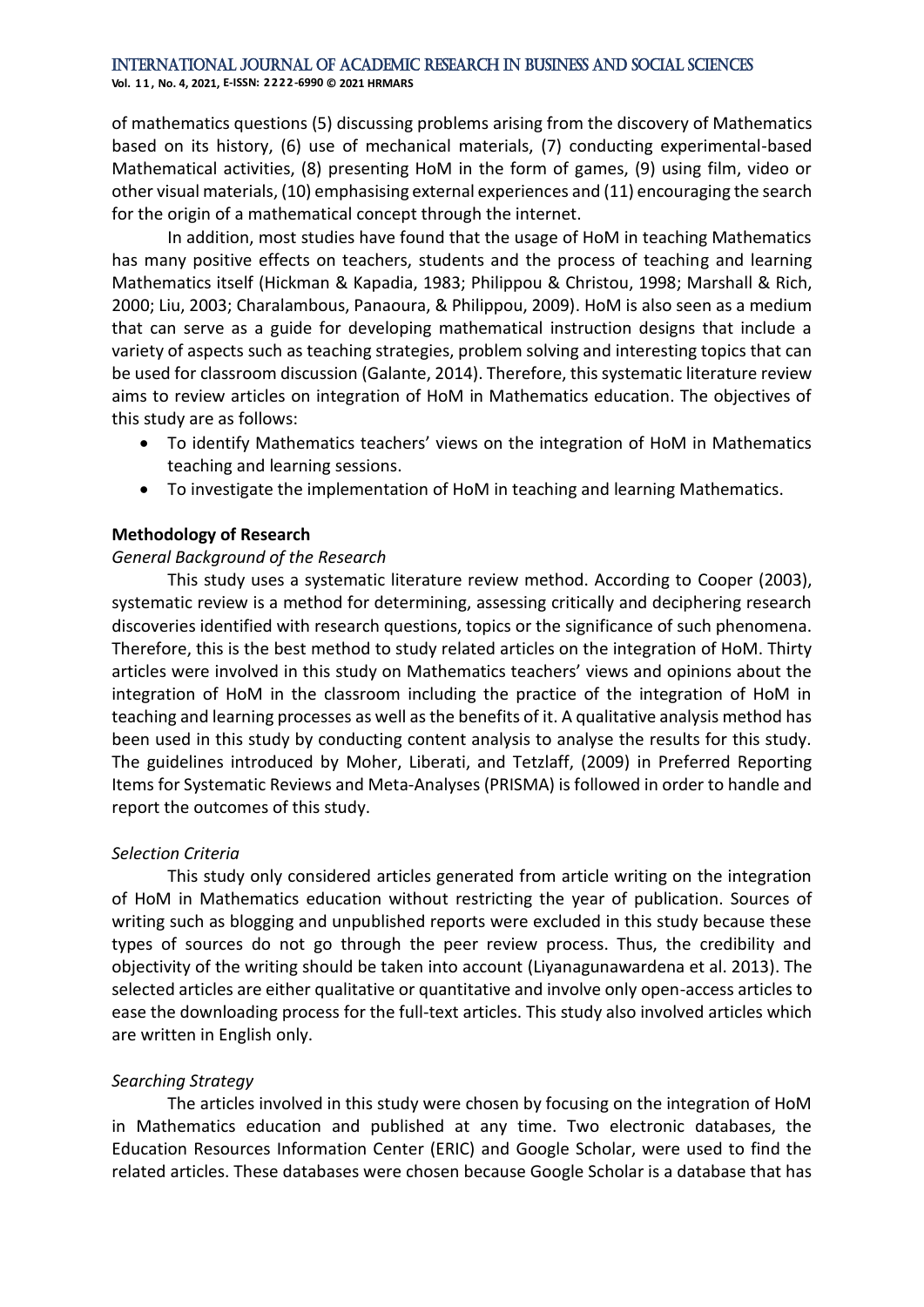**Vol. 1 1 , No. 4, 2021, E-ISSN: 2222-6990 © 2021 HRMARS**

accumulated articles from different databases while ERIC is a database that can be used to find educational related articles. The combination of keywords that was used to conduct searches in the databases listed was: "integration of History of Mathematics", "using History of Mathematics", "implementing History of Mathematics" and "integrating History of Mathematics". The articles and abstracts went through preliminary checks before finding the full text for the articles that met the criteria. Final selection of articles was determined by selecting only the articles that satisfied the needed criteria.

#### *Data Extraction*

For the preliminary check, the researcher went through the title of the article and abstract to select suitable articles. Articles that did not satisfy the criteria needed were excluded. Then, the researcher downloaded the full text of the remaining articles and read all of them to determine which articles needed to be included or excluded in this study. The researcher then constructed a table for data extraction including the name of the researcher(s), publication year, publication country, title, sample size, instrument used, variable, methodology and analysis and lastly the research findings.

#### **Results of Research**

This paper aims to study articles relating to the integration of the History of Mathematics (HoM). This systematic survey explores Mathematics teachers' views about the integration of HoM in Mathematics education and the usage of HoM in Mathematics education. The flow of the article selection is shown in Figure 1.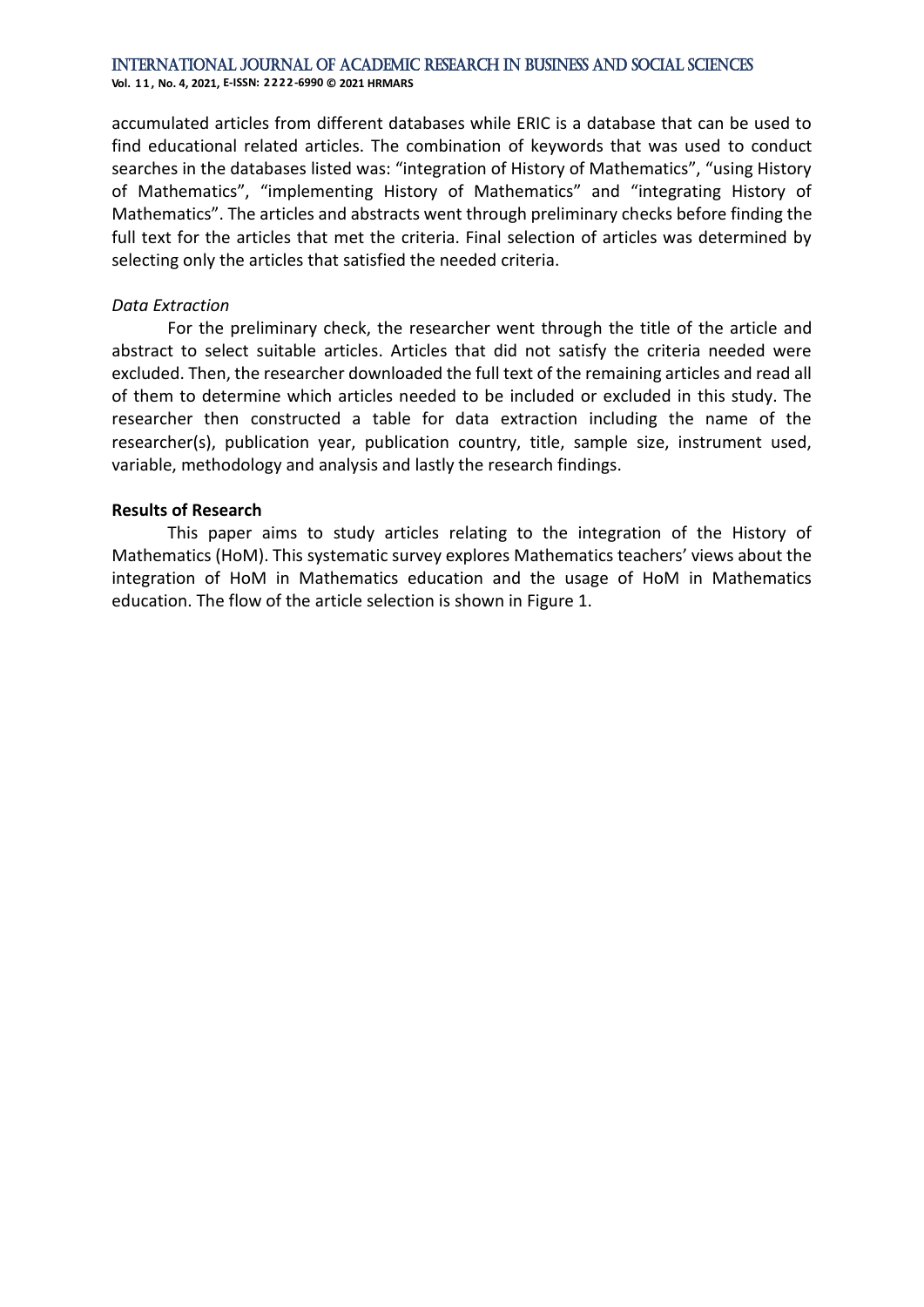**Vol. 1 1 , No. 4, 2021, E-ISSN: 2222-6990 © 2021 HRMARS**

#### **Figure 1: The flowchart of article selection**



Initially, 1412 articles were identified by the search protocol. Overall, 1373 were then eliminated after going through an inspection by title and abstract. Most of the articles were eliminated due to the different areas of study related to HoM and different characteristics of the sample studied. Next, 39 articles were left. From the articles left, 9 were eliminated due to replication of articles in different databases. Finally, 30 articles were included in this systematic review study.

Table 1 below shows a summary of the articles involved in this systematic survey. From 30 articles that matched the selection criteria for this survey, 12 were done in Turkey, 5 in the United States, 2 in Indonesia, 2 in Singapore, 1 respectively in Ethiopia, Greece, Germany, Taiwan, Denmark, Serbia, South Africa, China and Australia. Fifteen of the selected articles studied were on the views of Mathematics' teacher about HoM while 19 articles studied were on the integration of HoM in Mathematics education. The methods used to study the opinions about HoM were: test, questionnaire, interview, survey and observation and also reflective writing. Meanwhile, the methods used to study the practice of HoM were: knowledge test, written opinion form, reflective journals, constant comparative method and case study.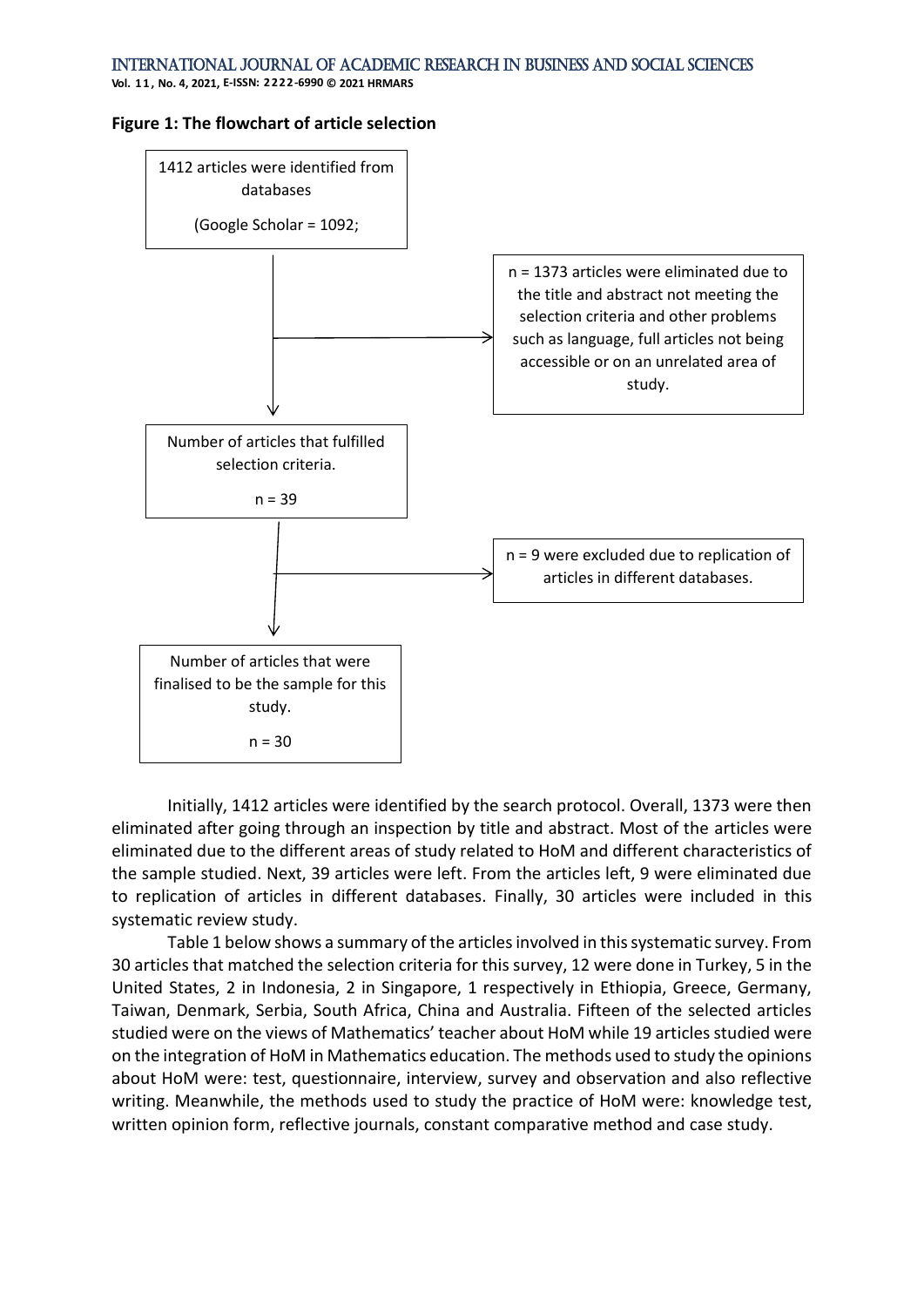**Vol. 1 1 , No. 4, 2021, E-ISSN: 2222-6990 © 2021 HRMARS**

# **Table 1. Summary of selected articles**

| <b>No</b>      | Researc  | Countr   | Title             | Population | Instrument      | Field<br>of  | Methodolo    | Findings                                 |
|----------------|----------|----------|-------------------|------------|-----------------|--------------|--------------|------------------------------------------|
|                | her (s)  | ۷        |                   |            |                 | study        | gy/ Analysis |                                          |
| $\mathbf{1}$   | Fraser   | Australi | Teachers'         | 39         | Questionnaires  | <b>Views</b> | T-test       | Teachers' have positive impressions      |
|                | & Koop   | a        | opinions about    | mathematic |                 | about        |              | about using HoM materials but they       |
|                | (1978)   |          | some teaching     | s teachers |                 | HoM          |              | did not consider using it in teaching    |
|                |          |          | material          |            |                 |              |              | because of a lack of time and skills     |
|                |          |          | involving<br>the  |            |                 |              |              |                                          |
|                |          |          | of<br>history     |            |                 |              |              |                                          |
|                |          |          | mathematics       |            |                 |              |              |                                          |
| $\overline{2}$ | Tzanaki  | Greece   | Integrating       |            | Analytic survey | Integratio   | Content      | Ways to integrate HoM in class: give     |
|                | s et al. |          | of<br>history     |            |                 | n of HoM     | analysis     | direct information, use historical-      |
|                | (2002)   |          | mathematics<br>in |            |                 |              |              | inspired teaching strategy, spread       |
|                |          |          | classroom:<br>the |            |                 |              |              | awareness in social and cultural         |
|                |          |          | analytic<br>an    |            |                 |              |              | contexts of Mathematics.                 |
|                |          |          | survey            |            |                 |              |              | Examples of tools to integrate HoM in    |
|                |          |          |                   |            |                 |              |              | class: historical snippets, history-     |
|                |          |          |                   |            |                 |              |              | based projects, primary<br>sources,      |
|                |          |          |                   |            |                 |              |              | worksheets, historical<br>packages,      |
|                |          |          |                   |            |                 |              |              | discussion on historical issues and      |
|                |          |          |                   |            |                 |              |              | historical<br>problems,<br>arguments,    |
|                |          |          |                   |            |                 |              |              | mechanical instruments, experiential     |
|                |          |          |                   |            |                 |              |              | activities, plays, visual tools, outdoor |
|                |          |          |                   |            |                 |              |              | learning and internet sources.           |
| 3              | Liu      | Taiwan   | Teachers<br>Do    |            | Content         | Integratio   | Literature   | Reasons to integrate<br>HoM<br>in        |
|                | (2003)   |          | <b>Need</b><br>to |            | analysis        | n of HoM     | review       | teaching: develop positive attitudes     |
|                |          |          | Incorporate the   |            |                 |              |              | and increase motivation towards          |
|                |          |          | of<br>History     |            |                 |              |              | learning Mathematics,<br>help to         |
|                |          |          |                   |            |                 |              |              | explain difficulties faced by students   |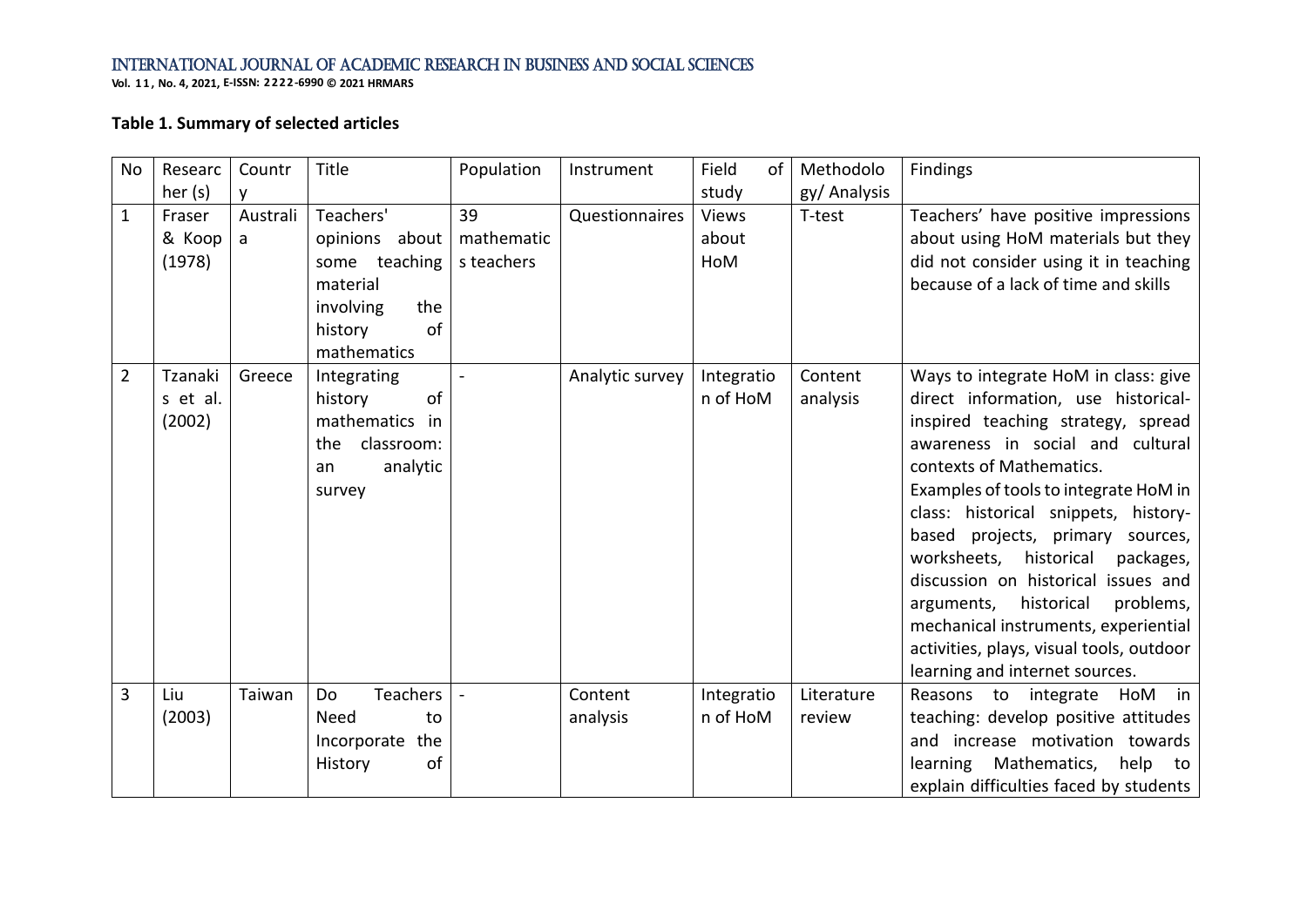|   |                        |                         | Mathematics in<br>their Teaching?                                                                                        |                                   |                                                                                             |                        |                                                                    | in problem solving, trigger students'<br>mathematical thinking and explain<br>side<br>of<br>mathematical<br>human<br>knowledge.                                                                                                                                                                                                                                                                       |
|---|------------------------|-------------------------|--------------------------------------------------------------------------------------------------------------------------|-----------------------------------|---------------------------------------------------------------------------------------------|------------------------|--------------------------------------------------------------------|-------------------------------------------------------------------------------------------------------------------------------------------------------------------------------------------------------------------------------------------------------------------------------------------------------------------------------------------------------------------------------------------------------|
| 4 | Ho<br>(2008)           | Singapo<br>re           | Using history of<br>mathematics in<br>the teaching and<br>learning<br>of<br>mathematics in<br>Singapore                  | 102<br>students                   | Record of<br>1.<br>teaching<br>the<br>learning<br>and<br>process<br>Student<br>2.<br>survey | Integratio<br>n of HoM | 1.<br>Case<br>study<br>2.<br>Qualitative<br>analysis               | Benefits of integrating HoM: better<br>understanding, creating different<br>learning<br>environment<br>and<br>developing<br>positive<br>attitudes<br>towards teaching and<br>learning<br>Mathematics.<br>Limitation: lack of teachers training,<br>time and rubrics<br>Risks of using HoM: cannot make a<br>relevant connection between HoM<br>and the topic, time issues and wrong<br>interpretation |
| 5 | Jankvist<br>(2009)     | Denma<br>rk             | A categorisation<br>of the whys and<br>hows of using<br>history<br>in<br>mathematics<br>education.                       |                                   | Content<br>analysis                                                                         | Integratio<br>n of HoM | Literature<br>review                                               | Usage of HoM: teaching and learning<br>tools, as a goal in development of<br>Mathematics as a discipline.<br>How to use HoM in education:<br>Modules<br>Illumination<br>approach,<br>History-based<br>approach<br>and<br>approach                                                                                                                                                                     |
| 6 | <b>Burns</b><br>(2010) | United<br><b>States</b> | Pre-Service<br>Teachers'<br>Exposure<br>to<br><b>Using</b><br>the<br>of<br>History<br>Mathematics to<br>Enhance<br>Their | 32<br>pre-<br>service<br>teachers | Questionnaire,<br>open-ended<br>question and<br>final reflection<br>paper                   | Views<br>about<br>HoM  | Paired<br>sample<br>$t-$<br>test<br>Grounded<br>theory<br>approach | Pre-service teachers have positive<br>views about integrating the HoM<br>after being exposed in terms of how<br>to use HoM.                                                                                                                                                                                                                                                                           |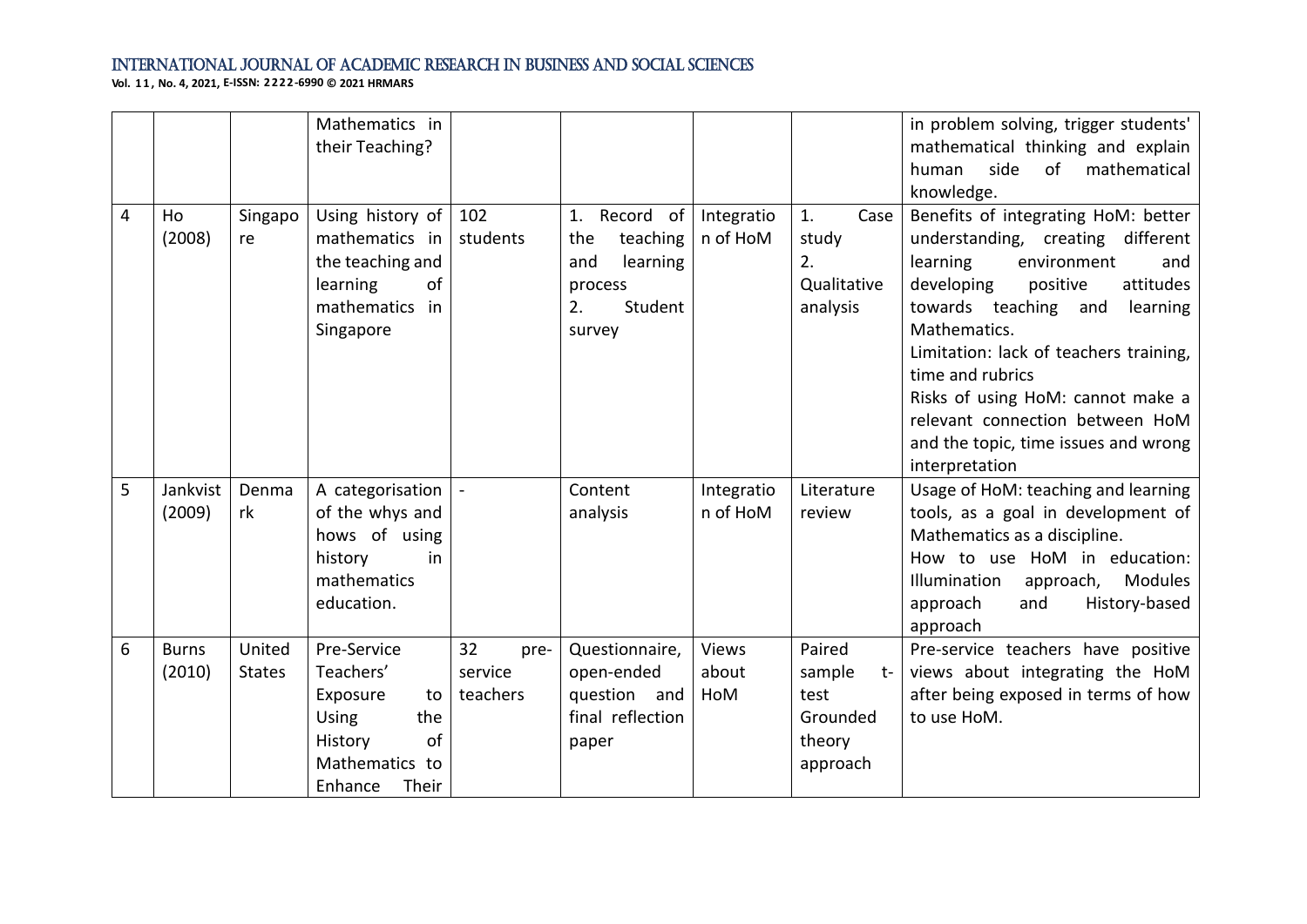|                |                                                                          |                         | Teaching of High<br>School<br>Mathematics                                                                                |                                 |                                    |                                                             |                                            |                                                                                                                                                                                                                                                                                                                                                                                                                                                                                                                              |
|----------------|--------------------------------------------------------------------------|-------------------------|--------------------------------------------------------------------------------------------------------------------------|---------------------------------|------------------------------------|-------------------------------------------------------------|--------------------------------------------|------------------------------------------------------------------------------------------------------------------------------------------------------------------------------------------------------------------------------------------------------------------------------------------------------------------------------------------------------------------------------------------------------------------------------------------------------------------------------------------------------------------------------|
| $\overline{7}$ | <b>Bolinge</b><br>$r-$<br>Horton<br>&<br>Panasu<br>$\mathsf k$<br>(2011) | United<br><b>States</b> | Raising<br>of<br>Awareness<br>the History of<br>Mathematics in<br>School<br>High<br>Curriculum                           | 367<br>Mathematic<br>s teachers | Survey                             | Integratio<br>n of HoM                                      | Independen<br>t sample T-<br>test analysis | Teachers who have a fallibilist<br>perspective towards the nature of<br>Mathematics are more likely to<br>include HoM in their<br>lessons<br>compared to teachers who have an<br>absolutist perspective towards the<br>nature of Mathematics. Teachers<br>who have an absolutist perspective<br>have a fixed procedure in their<br>teaching process and are<br>less<br>interested in creating a new learning<br>environment while teachers with a<br>fallibilist perspective are flexible to<br>change their teaching style. |
| 8              | Panasu<br>&<br>k<br><b>Bolinge</b><br>$r-$<br>Horton<br>(2011)           | United<br><b>States</b> | Integrating<br>History<br>of<br><b>Mathematics</b><br>into Curriculum:<br>What are the<br>Chances<br>and<br>Constraints? | 367<br>Mathematic<br>s teachers | Online<br>comprehensiv<br>e survey | Views<br>1.<br>about<br>HoM<br>2.<br>Integratio<br>n of HoM | Factor<br>analysis                         | Most of the teachers have good<br>perceptions of HoM. They believed<br>that HoM has its value and place in<br>the school curriculum and would help<br>to enhance students' motivation and<br>interest in learning Mathematics.<br>However, some of the teachers<br>viewed HoM as burdening.<br>Factors that affect teachers' decision<br>in applying HoM are their beliefs<br>about the importance of HOM,<br>benefits of HoM and values of HoM.                                                                             |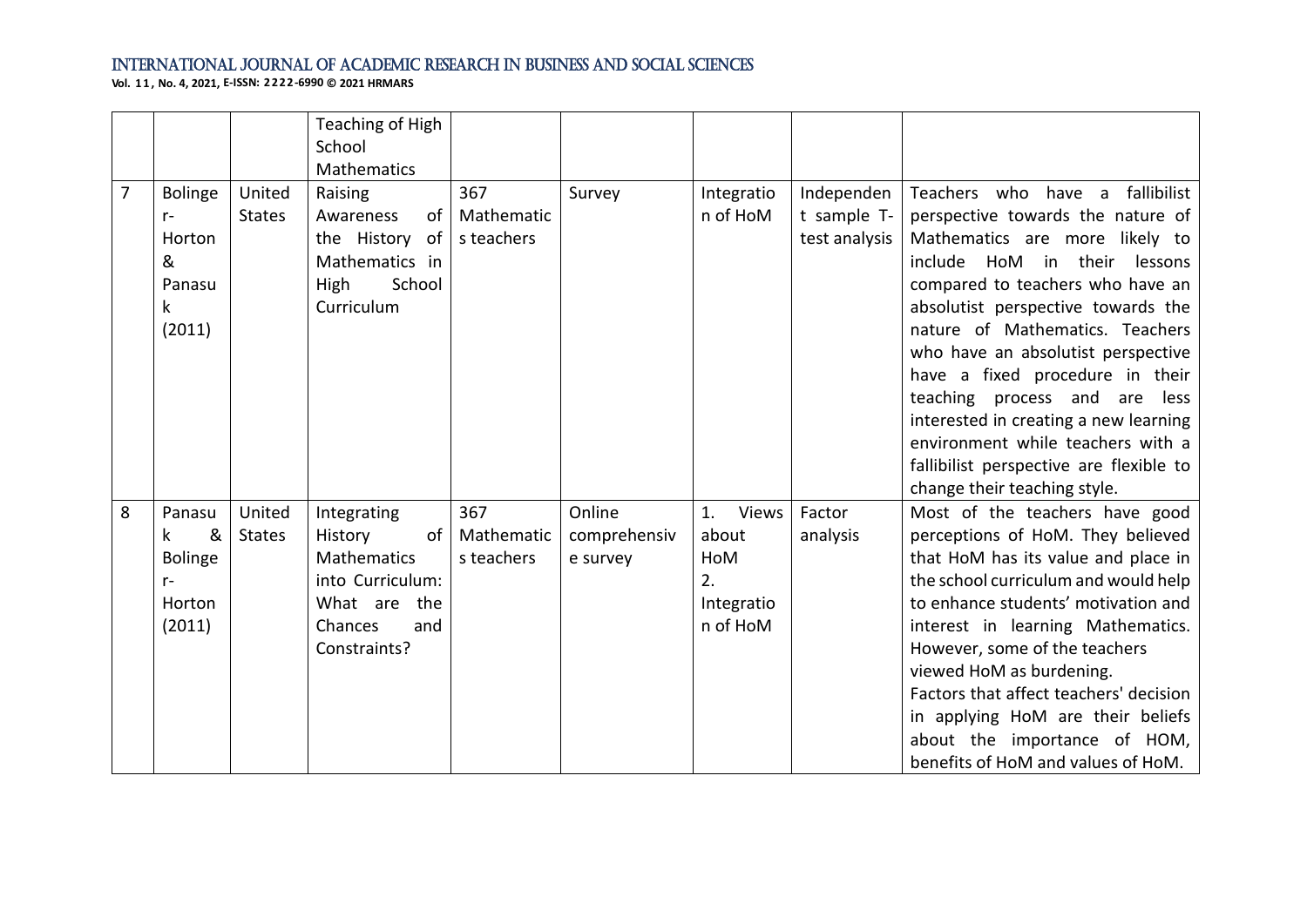| 9  | Alpasla  | Turkey        | "History<br>Of     | 24<br>pre-               | Observation of   | Views      | Descriptive  | Pre-service teachers have positive    |
|----|----------|---------------|--------------------|--------------------------|------------------|------------|--------------|---------------------------------------|
|    | &<br>n.  |               | Mathematics"       | service                  | the<br>course    | about      | analysis     | attitudes and beliefs about the usage |
|    | Haser    |               | Course For Pre-    | mathematic               | setting,         | HoM        |              | of HoM but did not consider that      |
|    | (2012)   |               | Service            | s teachers               | interviews       |            |              | learning about HoM is so important.   |
|    |          |               | Mathematics        |                          |                  |            |              |                                       |
|    |          |               | Teachers: A Case   |                          |                  |            |              |                                       |
|    |          |               | Study              |                          |                  |            |              |                                       |
| 10 | Ozdemi   | Turkey        | Using              | 15 students              | Questionnaire    | Integratio | Multiple     | Using HoM helped to strengthen        |
|    | r,       |               | mathematics        | 11 <sup>th</sup><br>from |                  | n of HoM   | case study   | students' geometric proof skills      |
|    | Goktep   |               | history<br>to      | grade                    |                  |            |              | besides attracting their interest to  |
|    | &<br>e,  |               | strengthen         |                          |                  |            |              | learn the topic.                      |
|    | Kepceo   |               | geometric proof    |                          |                  |            |              |                                       |
|    | glu      |               | skills             |                          |                  |            |              |                                       |
|    | (2012)   |               |                    |                          |                  |            |              |                                       |
| 11 | Goktep   | Turkey        | An example of      | 21 students              | 1. Worksheets    | Integratio | Multiple     | Integration of HoM in classroom       |
|    | &<br>e   |               | using history of   | private<br>in            | 2. Interview     | n of HoM   | case study   | teaching attracts students' interests |
|    | Ozdemi   |               | mathematics in     | primary                  |                  |            |              | and helps them to discover different  |
|    | r (2013) |               | classes            | school                   |                  |            |              | methods to solve mathematical         |
|    |          |               |                    |                          |                  |            |              | problems.                             |
| 12 | Panasu   | United        | Integrating        | 367                      | On-line          | Integratio | Descriptive  | Factors influencing usage of HOM:     |
|    | &<br>k.  | <b>States</b> | History<br>of      | Mathematic               | comprehensiv     | n of HoM   | analysis     | teacher knowledge, resources, high    |
|    | Horton   |               | Mathematics        | s teachers               | e survey         |            |              | stakes testing and enjoyment in using |
|    | (2013)   |               | the<br>into        |                          |                  |            |              | HOM.                                  |
|    |          |               | Classroom: Was     |                          |                  |            |              |                                       |
|    |          |               | Aristotle          |                          |                  |            |              |                                       |
|    |          |               | Wrong?             |                          |                  |            |              |                                       |
| 13 | Alpasla  | Turkey        | Pre-service        | 1593<br>pre-             | Knowledge<br>1.  | Views      | 1.<br>Cross- | Pre-service teachers have moderate    |
|    | n,       |               | <b>Mathematics</b> | service                  | History of<br>of | about      | sectional    | knowledge of HoM and positive         |
|    | Işiksal, |               | Teachers'          | Mathematic               | Mathematics      | HoM        | survey       | attitudes and beliefs about using     |
|    |          |               | Knowledge          | of $ s'$ teachers        | <b>Test</b>      |            |              | HoM.                                  |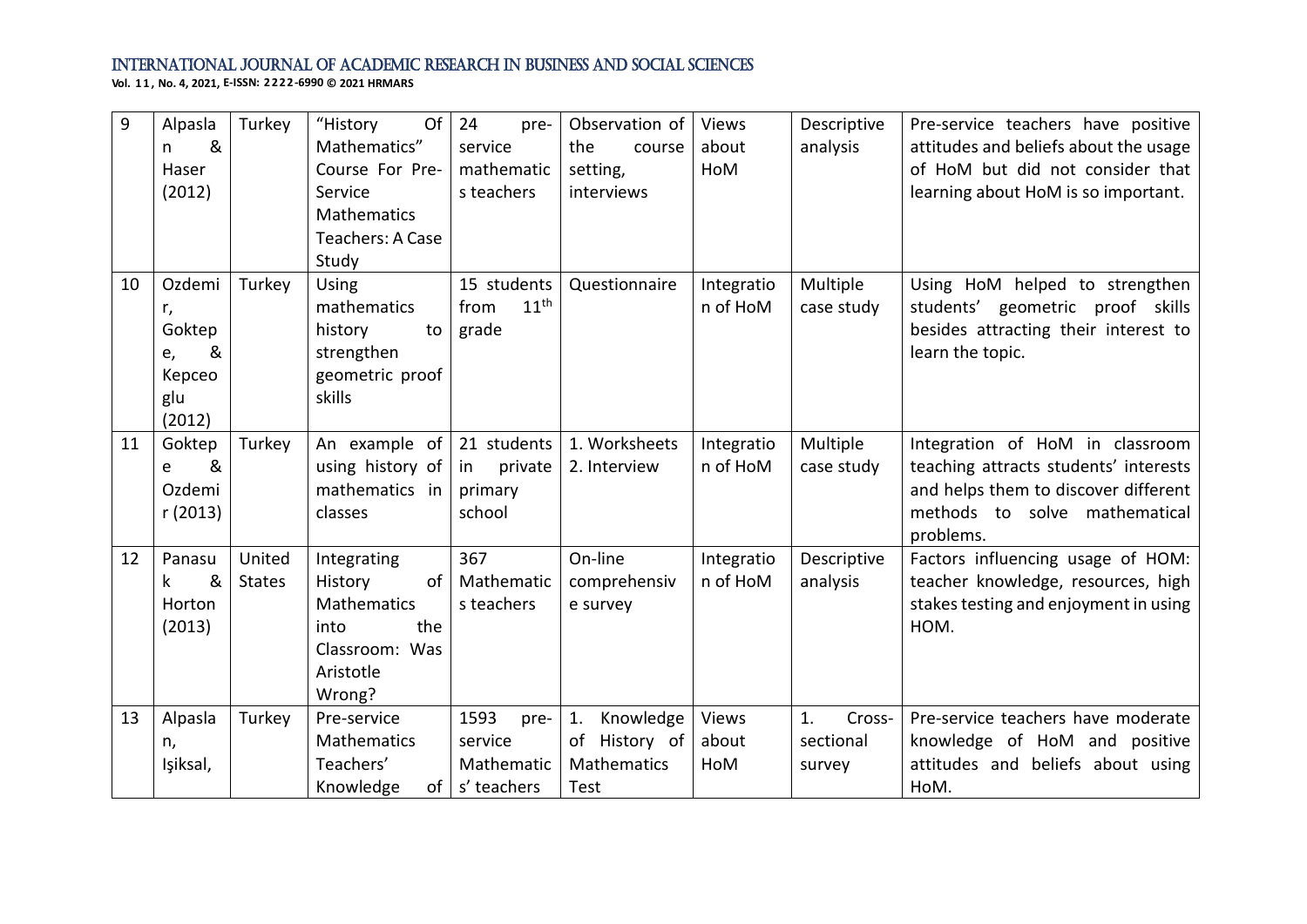|    | & Haser<br>(2014)                          |                         | of<br>History<br><b>Mathematics</b><br>Their<br>and<br><b>Attitudes</b><br>and<br>Beliefs Towards<br>Using History of<br>Mathematics in<br><b>Mathematics</b><br>Education |                                   | 2.<br>Attitudes<br><b>Beliefs</b><br>and<br>about the Use<br>of History of<br><b>Mathematics</b><br>in.<br>Mathematics<br>Education<br>Questionnaire |                                                             | research<br>design<br>2.<br>Descriptive<br>statistics<br>3. Two-way<br>Analysis of<br>Variance |                                                                                                                                                        |
|----|--------------------------------------------|-------------------------|----------------------------------------------------------------------------------------------------------------------------------------------------------------------------|-----------------------------------|------------------------------------------------------------------------------------------------------------------------------------------------------|-------------------------------------------------------------|------------------------------------------------------------------------------------------------|--------------------------------------------------------------------------------------------------------------------------------------------------------|
| 14 | Dejic &<br>Mihajlo<br>vic<br>(2014)        | Serbia                  | of<br>History<br><b>Mathematics</b><br>Teaching<br>and<br><b>Mathematics</b>                                                                                               | 112<br>teachers                   | Survey                                                                                                                                               | 1.<br>Views<br>about<br>HoM<br>2.<br>Integratio<br>n of HoM | Quantitativ<br>e analysis                                                                      | Teachers have positive perceptions<br>about HoM but they did not integrate<br>HoM in their teaching due to lack of<br>resources, methodology and time. |
| 15 | Galant<br>(2014)                           | United<br><b>States</b> | The Use of the<br>History<br>of<br>Mathematics<br>in<br>the Teaching of<br>Preservice<br><b>Mathematics</b><br><b>Teachers</b>                                             | 9<br>pre-<br>service<br>teachers  | Reflective<br>1.<br>journals<br>written<br>by<br>participants<br>2.<br>Constant<br>comparative<br>method<br>3. Case study                            | Views<br>about<br>HoM                                       | 1.<br>Grounded<br>theory<br>approach<br>2.<br>Qualitative<br>analysis                          | Pre-service teachers believed usage<br>of HoM in teaching is beneficial in the<br>context of content knowledge and<br>pedagogical content knowledge.   |
| 16 | Weldea<br>&<br>na<br>Abraha<br>m<br>(2014) | Ethiopi<br>a            | The effect of an<br>historical<br>$perspective$ on<br>prospective<br>teachers' beliefs<br>learning<br>in<br>mathematics                                                    | 63<br>pre-<br>service<br>teachers | Questionnaire<br>Reflective<br>writing                                                                                                               | Views<br>about<br>HoM                                       | T-test<br>Kitwood's<br>method of<br>analysing<br>accounts                                      | History-based intervention provides<br>positive<br>impact<br>in shifting<br>a<br>prospective teachers'<br>beliefs to<br>progressive beliefs.           |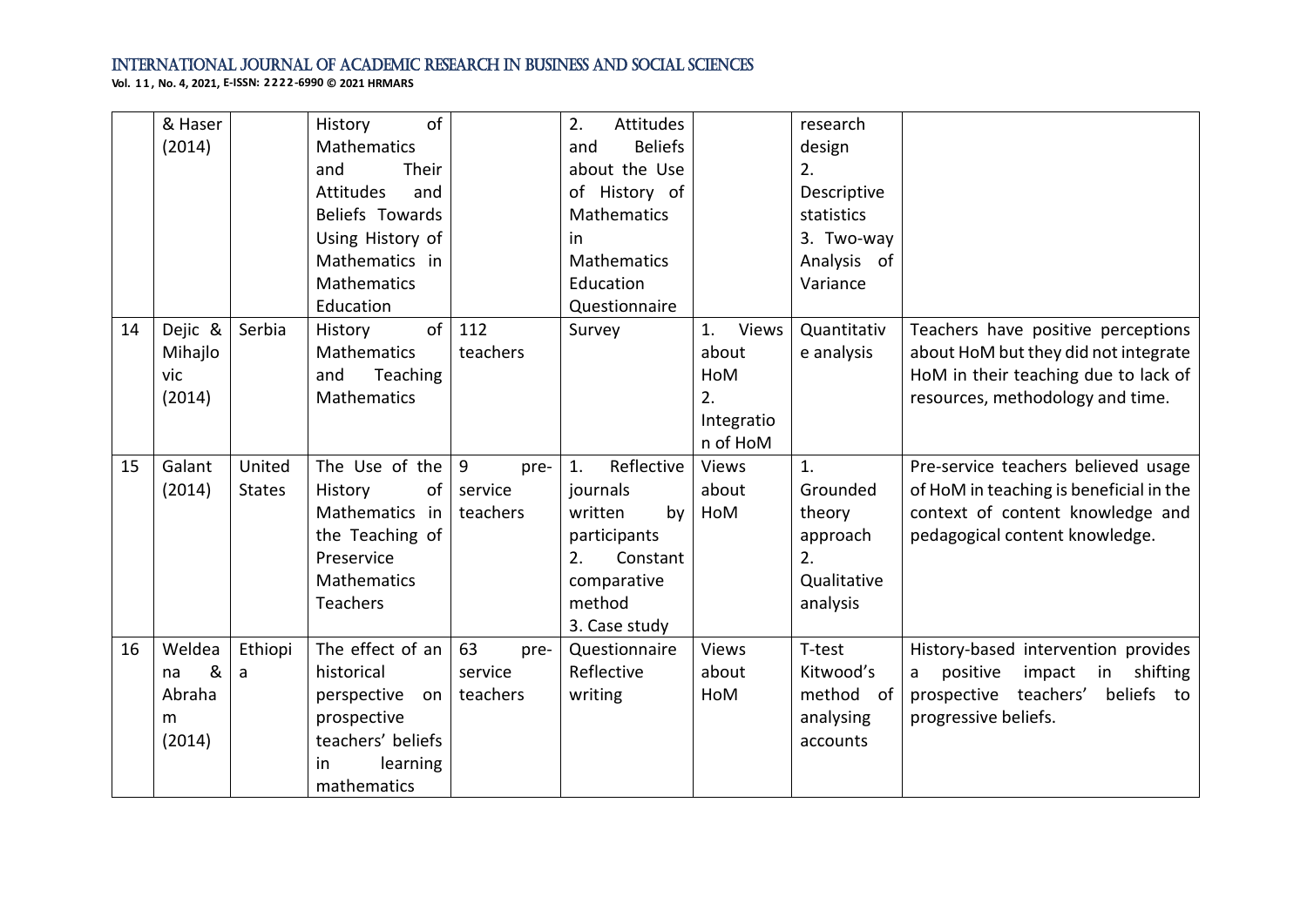| 17 | Bütüne<br>r (2015)                | Turkey        | Impact of Using<br>History<br>of<br>Mathematics on<br>Students'<br>Mathematics<br>Attitude:<br>$\overline{A}$<br>Meta-Analysis<br>Study                                           | 6 studies                          | Content<br>analysis         | Integratio<br>n of HoM       | Meta-<br>analysis<br>method                                 | HoM<br>in<br>Mathematics<br>Using<br>students'<br>develops<br>education<br>positive<br>attitude<br>learning<br>to<br>Mathematics.                                                                                                                                                                    |
|----|-----------------------------------|---------------|-----------------------------------------------------------------------------------------------------------------------------------------------------------------------------------|------------------------------------|-----------------------------|------------------------------|-------------------------------------------------------------|------------------------------------------------------------------------------------------------------------------------------------------------------------------------------------------------------------------------------------------------------------------------------------------------------|
| 18 | Fadlelm<br>ula<br>(2015)          | Turkey        | Pre-Service<br>Teachers' Point<br>Of Views About<br>Learning History<br>of Mathematics:<br>A Case Study In<br>Turkey                                                              | 120<br>pre-<br>service<br>teachers | Open-ended<br>questionnaire | <b>Views</b><br>about<br>HoM | Descriptive<br>statistics                                   | Pre-service teachers had positive<br>attitudes towards learning HoM.<br>They believed HoM is beneficial for<br>both personal and pedagogical<br>aspects. However, they had limited<br>ideas on how to implement HoM in<br>teaching.                                                                  |
| 19 | &<br>Lim<br>Chapm<br>an<br>(2015) | Singapo<br>re | Effects of using<br>history as a tool<br>teach<br>to<br>mathematics on<br>students'<br>attitudes,<br>anxiety,<br>motivation<br>and<br>achievement in<br>grade<br>11<br>classrooms | 103<br>students                    | <b>Tests</b>                | Integratio<br>n of HoM       | 1.<br>Quasi-<br>experiment<br>2.<br>Qualitative<br>feedback | Implementing HoM in the class<br>provides both immediate short-term<br>and long-term effects on students'<br>achievement<br>in<br>Mathematics.<br>However, implementation of HoM<br>only has a short-term positive effects<br>on students' attitudes, anxiety and<br>motivation towards Mathematics. |
| 20 | Tol<br>(2015)                     | Turkey        | Teachers' Views<br>Related<br>To<br>Of<br>Teaching<br>Mathematics                                                                                                                 | 20<br>Mathematic<br>s teachers     | Open-ended<br>questions     | Views<br>about<br>HoM        | Descriptive<br>statistics<br>and content<br>analysis        | Teaching using HoM is more effective<br>ensure permanent<br>learning.<br>to<br>Teachers agreed with the idea of                                                                                                                                                                                      |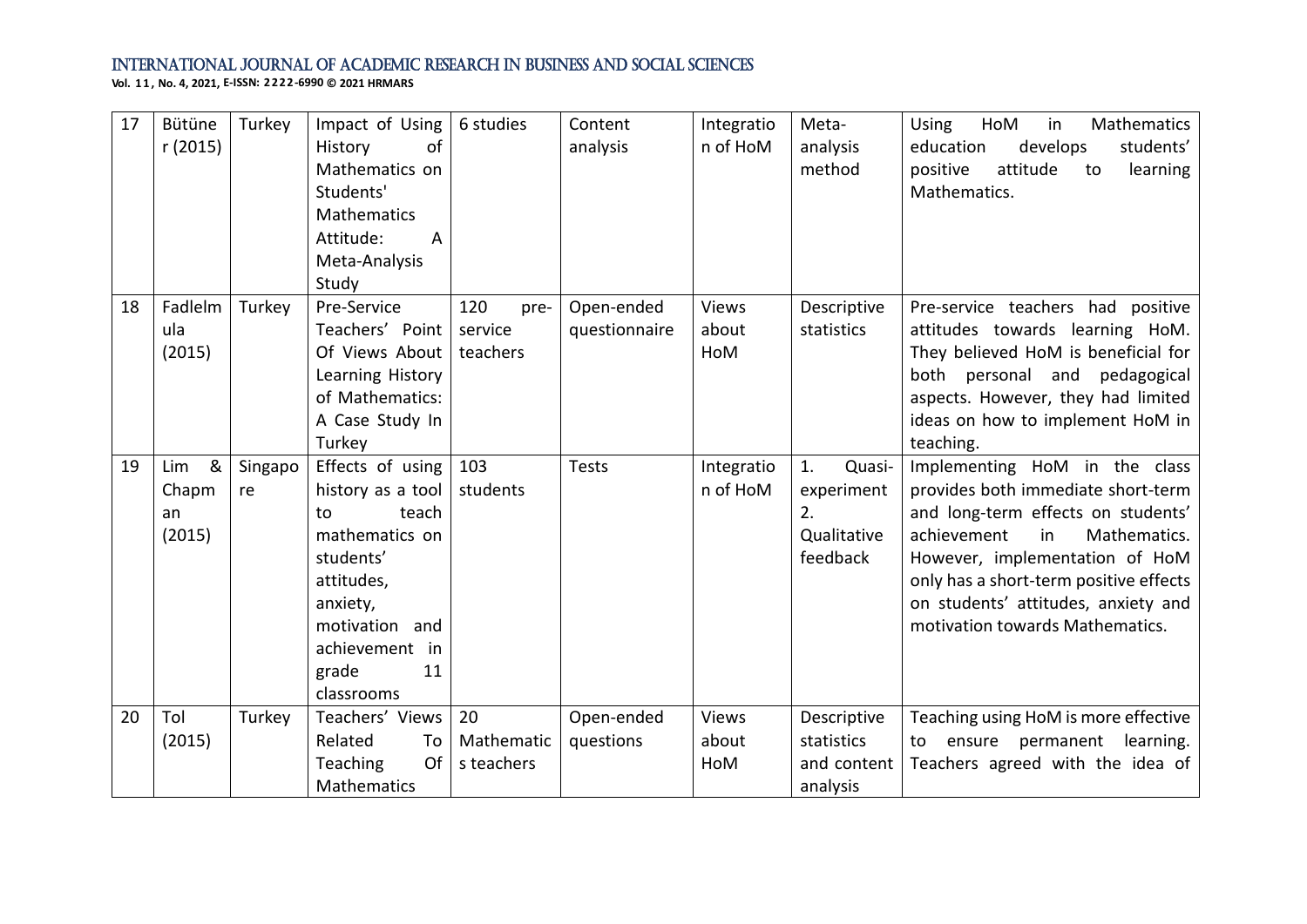|    |                            |        | Course Subjects<br>With<br>Their<br>Historical<br>Developments                                                             |                                                                                                      |                                                                                                            |                        |                         | using HoM in class but rarely use it<br>due to not having sufficient material.                                                                                                                                                                                                                                            |
|----|----------------------------|--------|----------------------------------------------------------------------------------------------------------------------------|------------------------------------------------------------------------------------------------------|------------------------------------------------------------------------------------------------------------|------------------------|-------------------------|---------------------------------------------------------------------------------------------------------------------------------------------------------------------------------------------------------------------------------------------------------------------------------------------------------------------------|
| 21 | Bütüne<br>r(2017)          | Turkey | Secondary<br>School<br>Mathematics<br>Teachers'<br>Knowledge<br>Levels and Use<br>History of<br>of<br>Mathematics          | 32<br>Mathematic<br>s teachers                                                                       | 1.<br>11-item<br>short-answer<br>HoM<br>knowledge<br>level test<br>5-item<br>2.<br>written<br>opinion form | Integratio<br>n of HoM | Descriptive<br>analysis | Most teachers did not use HoM in<br>their classes because they feel<br>incompetent and had<br>low HoM<br>knowledge levels.                                                                                                                                                                                                |
| 22 | Baki &<br>Gürsoy<br>(2018) | Turkey | Using<br><b>Does</b><br>History<br>of<br>Mathematics<br>Sense?<br>Make<br>The Views<br>0f<br>Teacher<br>Candidates         | 6<br>teacher<br>candidates                                                                           | Semi-<br>structured<br>interview                                                                           | Views<br>about<br>HoM  | Qualitative<br>analysis | Teacher candidates<br>believe<br>that<br>using HoM in the instruction of<br>Mathematics may<br>benefit<br>both<br>teaching and learning purposes.<br>they have<br>However,<br>an issue<br>practicing this because of lack of<br>resources and time                                                                        |
| 23 | Şişman<br>(2018)           | Turkey | of<br>History<br>Mathematics in<br>Turkish<br>the<br>School<br>Middle<br>Mathematics<br>Curriculum and<br><b>Textbooks</b> | Turkish<br>middle<br>school<br>mathematic<br>s curriculum<br>$(5th-8th)$<br>grades) and<br>textbooks | Curriculum and<br>textbooks                                                                                | Integratio<br>n of HoM | Document<br>analysis    | Most of the HoM elements found in<br>the Mathematics textbooks were<br>placed in the introduction part of the<br>topic. HoM also was excluded from<br>the content and assessment aspects<br>of the curriculum. It can be<br>concluded that HoM is not being<br>integrated widely in the school<br>Mathematics curriculum. |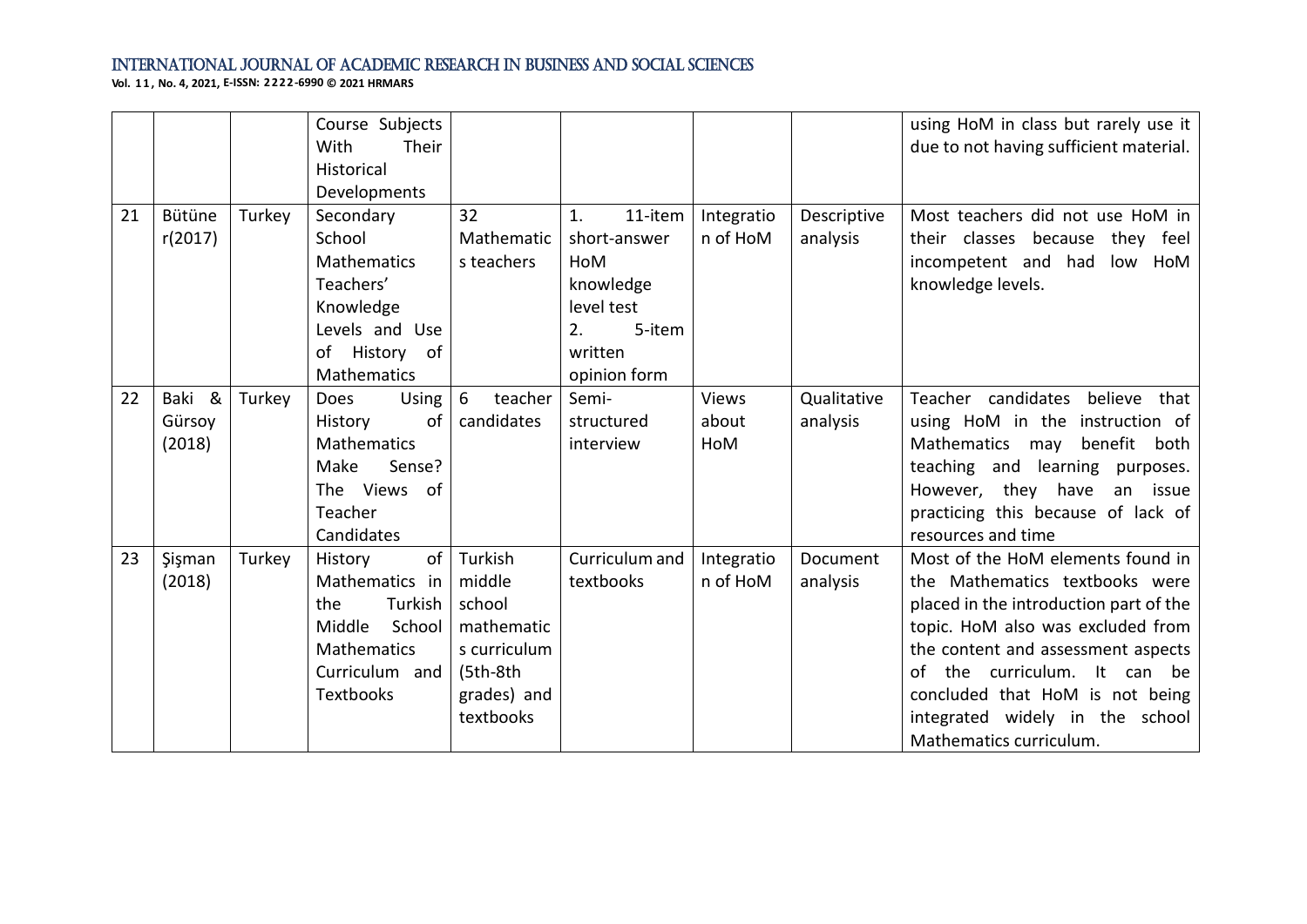| 24 | Başibüy       | Turkey | Mathematics             | 21             | Structured      | 1. Views    | 1.          | Teachers felt incompetent to utilise  |
|----|---------------|--------|-------------------------|----------------|-----------------|-------------|-------------|---------------------------------------|
|    | &<br>ük       |        | Teachers'               | Mathematic     | interview form  | about       | Qualitative | HoM in teaching because of a lack of  |
|    | Şahin         |        | Opinion About           | s teachers     |                 | <b>HoM</b>  | method of   | knowledge in HoM, lack of resources   |
|    | (2019)        |        | The History of          |                |                 | 2.          | case study  | and its exclusion in the syllabus and |
|    |               |        | Mathematics             |                |                 | Integratio  | 2. Content  | examination. They commonly use        |
|    |               |        |                         |                |                 | n of HoM    | analysis    | HoM by telling the biographies of     |
|    |               |        |                         |                |                 |             |             | Mathematicians instead of focusing    |
|    |               |        |                         |                |                 |             |             | on Mathematics information.           |
| 25 | <b>Buchho</b> | Germa  | Different Facets        | 141<br>pre-    | Questionnaires  | Views<br>1. | 1.          | Overall, majority of pre-service      |
|    | &<br>ltz      | ny     | Pre-Service<br>of       | service        |                 | about       | Descriptive | teachers support and have positive    |
|    | Schorch       |        | Teachers' Beliefs       | teachers       |                 | HoM         | analysis    | beliefs about the usage of HoM in the |
|    | t (2019)      |        | On The History          |                |                 | 2.          | 2. CFA      | classroom. Factors that affect their  |
|    |               |        | of Mathematics          |                |                 | Integratio  |             | beliefs are timing, relevance and     |
|    |               |        |                         |                |                 | n of HoM    |             | complexity of using HoM in teaching.  |
| 26 | Kusum         | Indone | Analisis<br>Sikap       | 349 teacher    | Attitude<br>and | Views       | Quantitativ | Attitudes and beliefs on the usage of |
|    | awati &       | sia    | dan Keyakinan           | candidates     | <b>Belief</b>   | about       | e           | HoM of teacher candidates are at a    |
|    | Fachru        |        | Calon Guru di           |                | Questionnaires  | HoM         | descriptive | moderate level. Besides, the self-    |
|    | din           |        | Indonesia               |                |                 |             | analysis    | efficacy scores in using HoM in       |
|    | (2019)        |        | terhadap                |                |                 |             |             | teaching and learning are still low.  |
|    |               |        | Pemanfaatan             |                |                 |             |             |                                       |
|    |               |        | Sejarah                 |                |                 |             |             |                                       |
|    |               |        | Matematika              |                |                 |             |             |                                       |
|    |               |        | dalam                   |                |                 |             |             |                                       |
|    |               |        | Pembelajaran            |                |                 |             |             |                                       |
|    |               |        | Matematika              |                |                 |             |             |                                       |
| 27 | Bütüne        | Turkey | of<br><b>The</b><br>Use | 24 $8th$ grade | Written<br>1.   | Integratio  | Action      | Students found Mathematics is fun     |
|    | r & Baki      |        | History<br>of           | students       | opinion form    | n of HoM    | Study       | and interesting after being involved  |
|    | (2020)        |        | Mathematics in          |                | 2.<br>Semi-     |             |             | in activities related to the HoM in   |
|    |               |        | the                     |                | structured      |             |             | classroom. HoM also helped to         |
|    |               |        | Mathematics             |                | interviews      |             |             |                                       |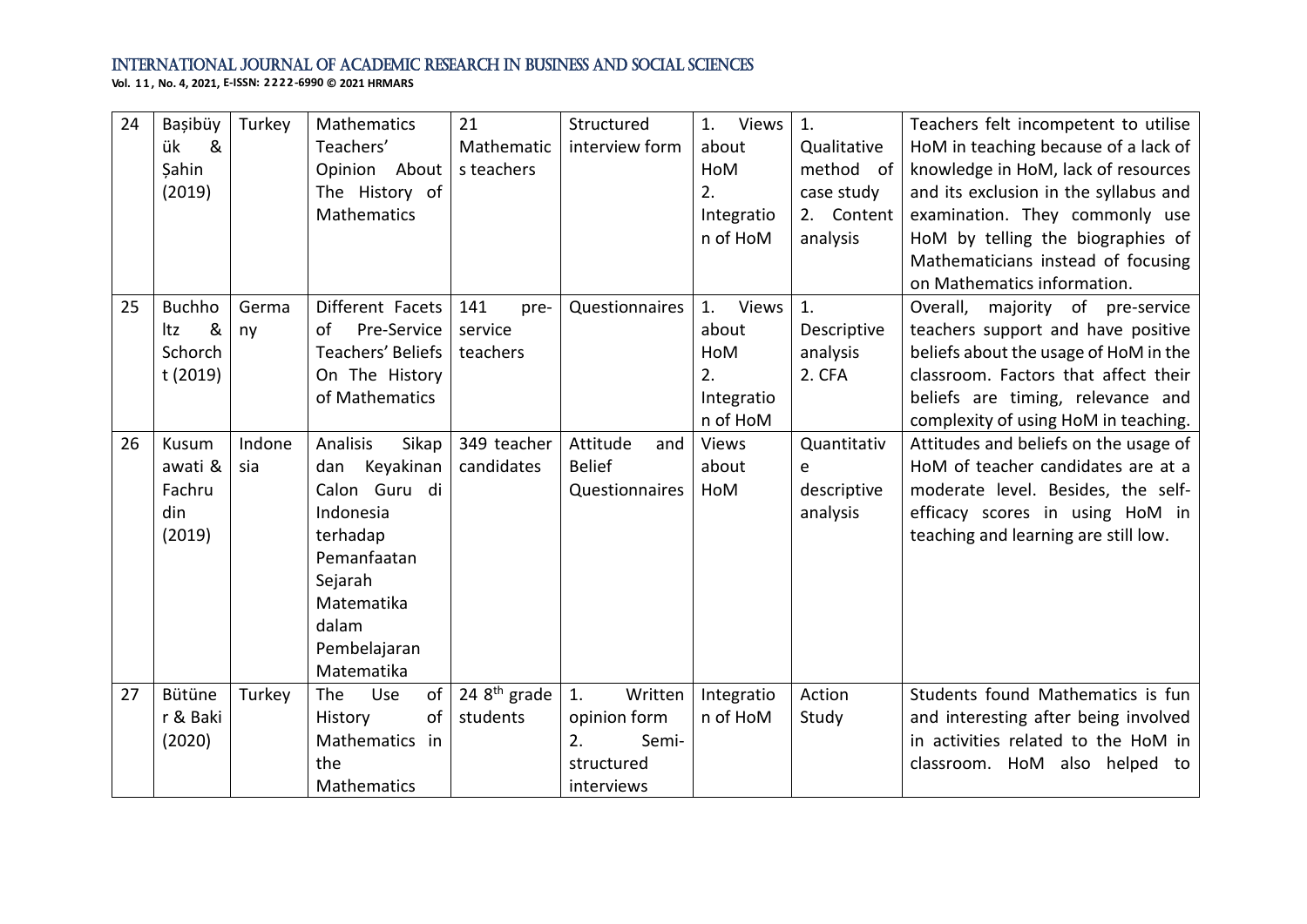|    |           |        | Classroom:<br>An                   |                  |                 |              |             | strengthen<br>their<br>beliefs<br>about       |
|----|-----------|--------|------------------------------------|------------------|-----------------|--------------|-------------|-----------------------------------------------|
|    |           |        | <b>Action Study</b>                |                  |                 |              |             | Mathematics.                                  |
| 28 | Kapofu    | South  | "This Maths is                     | 30<br>grade      | 1.<br>Group     | Integratio   | Case study  | Integration of HoM in Mathematics             |
|    | &         | Africa | better than that                   | $11^{\text{th}}$ | interviews      | n of HoM     |             | students'<br>classrooms<br>develops           |
|    | Kapofu    |        | Maths"<br>$\overline{\phantom{m}}$ | students         | Journal<br>2.   |              |             | about<br>positive<br>perceptions              |
|    | (2020)    |        | Exploring                          |                  | entries         |              |             | Mathematics and increases their               |
|    |           |        | Learner                            |                  |                 |              |             | motivation and readiness to learn             |
|    |           |        | Perceptions on                     |                  |                 |              |             | Mathematics.                                  |
|    |           |        | the Integration                    |                  |                 |              |             |                                               |
|    |           |        | History of<br>of                   |                  |                 |              |             |                                               |
|    |           |        | Mathematics in                     |                  |                 |              |             |                                               |
|    |           |        | <b>Teaching</b><br>the             |                  |                 |              |             |                                               |
|    |           |        | of<br>Theorem                      |                  |                 |              |             |                                               |
|    |           |        | Pythagoras:<br>A                   |                  |                 |              |             |                                               |
|    |           |        | Case Study                         |                  |                 |              |             |                                               |
| 29 | Kusum     | Indone | of<br>History                      | 305              | Questionnaires  | <b>Views</b> | Independen  | Prospective teachers had positive             |
|    | awati     | sia    | Mathematics for                    | prospective      | of Attitude and | about        | t sample t- | attitudes and beliefs about using             |
|    | al.<br>et |        | Teaching                           | teachers         | Belief in using | HoM          | test        | HoM to teach Mathematics. Those               |
|    | (2020)    |        | Mathematics:                       |                  | HoM to teach    |              |             | who had taken the HoM course had a            |
|    |           |        | Case<br>The<br>0f                  |                  | Mathematics     |              |             | higher score compared to those who            |
|    |           |        | Indonesian                         |                  |                 |              |             | had not taken the course before.              |
|    |           |        | Prospective                        |                  |                 |              |             | However, both groups showed low               |
|    |           |        | <b>Teachers' Beliefs</b>           |                  |                 |              |             | scores in the questionnaire item on           |
|    |           |        | and Attitudes                      |                  |                 |              |             | self-efficacy beliefs.                        |
| 30 | Li & He   | China  | Collision                          |                  | Content         | Integratio   | Qualitative | HoM is beneficial for students by             |
|    | (2020)    |        | Between                            |                  | analysis        | n of HoM     | analysis    | developing<br>learning<br>$\mathsf{a}$<br>new |
|    |           |        | Mathematics                        |                  |                 |              |             | environment, increasing students'             |
|    |           |        | History and High                   |                  |                 |              |             | enthusiasm to learn Mathematics,              |
|    |           |        | School Teaching                    |                  |                 |              |             | get knowledge about the origin of             |
|    |           |        |                                    |                  |                 |              |             | Mathematics, encourage students to            |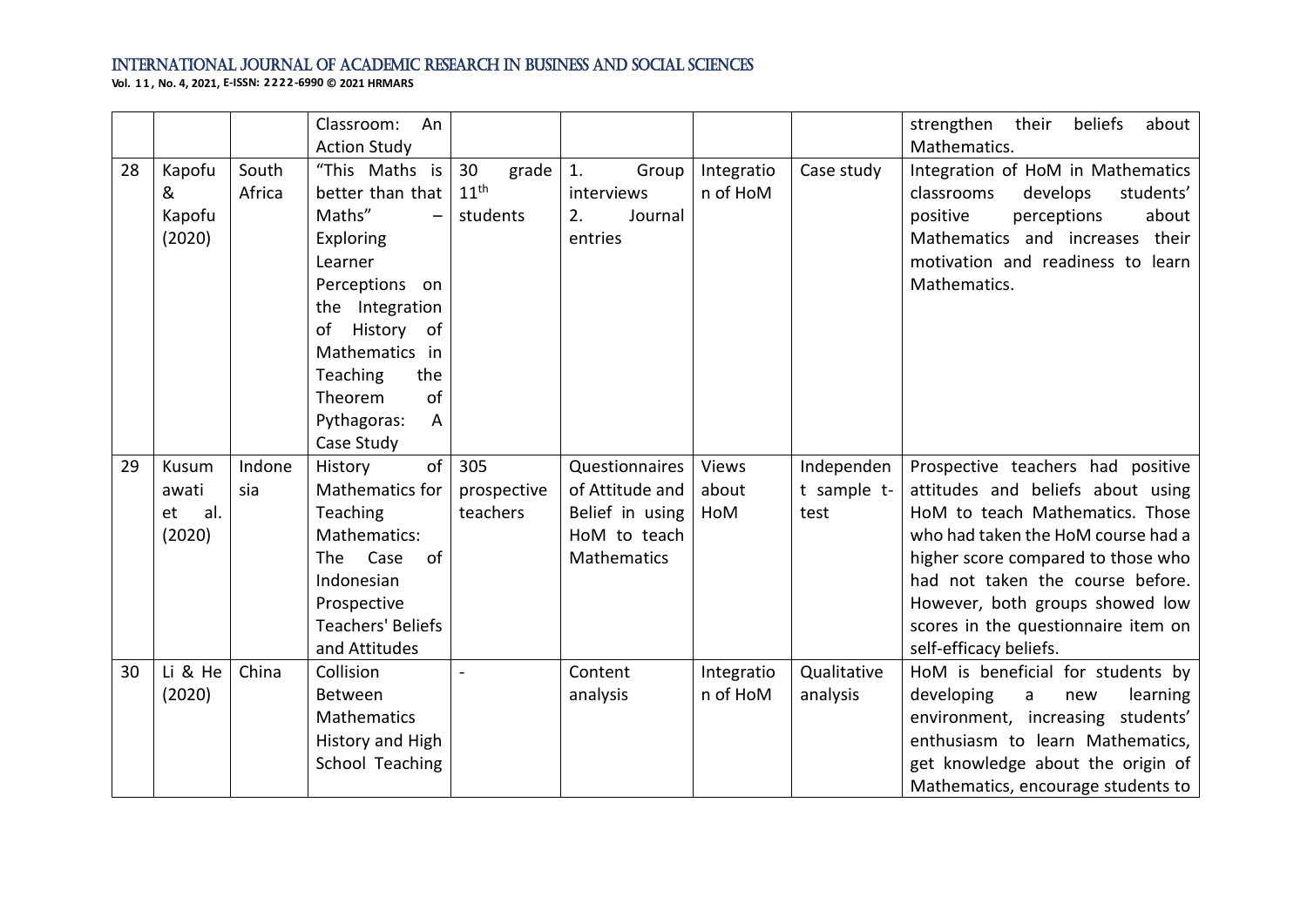| HPM<br>From |  | think                             | and construct ideas by |  |
|-------------|--|-----------------------------------|------------------------|--|
| Perspective |  | themselves, explore the beauty in |                        |  |
|             |  | learning Mathematics and allowing |                        |  |
|             |  | them                              | to fall in love with   |  |
|             |  | Mathematics.                      |                        |  |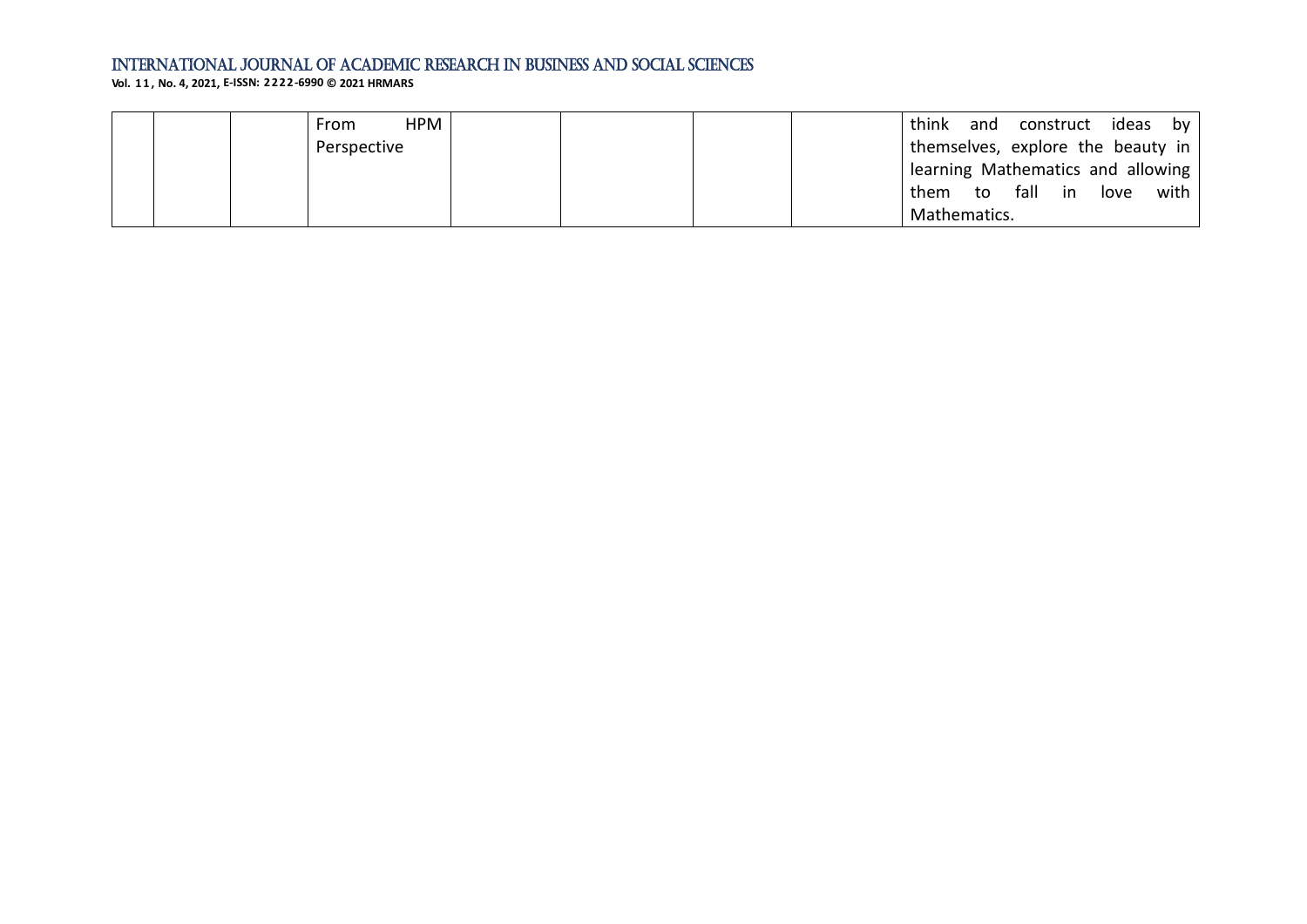**Vol. 1 1 , No. 4, 2021, E-ISSN: 2222-6990 © 2021 HRMARS**

#### **Discussion**

#### **Mathematics Teachers' Views about the Integration of HoM**

From Table 1, it can be summarized that most of the teachers have positive views about the integration of the History of Mathematics (HoM) (Alpaslan & Haser, 2012; Alpaslan, Işiksal, & Haser, 2014; Baki & Gürsoy, 2018; Burns, 2010; Dejic & Mihajlovic, 2014; Fadlelmula, 2015; Fraser & Koop, 1978; Galante, 2014; Kusumawati et al., 2020; Panasuk & Bolinger Horton, 2011; Buchholtz & Schorcht, 2019; Tol, 2015; Weldeana & Abraham, 2014). Three of the articles revealed that most of the teachers agreed that practicing the integration of HoM in their teaching would be beneficial for them as well as the students (Baki & Gürsoy, 2018; Fadlelmula, 2015; Galante, 2014). Panasuk & Bolinger-Horton (2011) believed that HoM has its place and values in the school Mathematics curriculum. Two of the articles stated that integrating HoM in the teaching and learning process could help to ensure effective and permanent learning of the students, enhance students' motivation and increase students' interest in learning Mathematics (Panasuk & Bolinger-Horton, 2011; Tol, 2015). Content knowledge and pedagogical content knowledge possessed by a teacher can be strengthened by applying HoM in teaching. Including HoM in teaching is also seen as one of the best alternative ways or useful strategies to deliver Mathematical knowledge effectively to the students in school (Galante, 2014). One of the articles revealed that teachers who had taken an HoM course in their study before had higher attitude and belief scores towards using HoM in teaching compared to ones who had not taken a course before (Kusumawati et al., 2020).

Kusumawati et al. (2020) in their studies, revealed that teachers' self-efficacy beliefs towards using HoM in their teaching are still low. Two of the studies stated that the teachers did not consider applying the integration of HoM in their teaching although they had positive views about the integration of HoM in teaching (Alpaslan & Haser, 2012; Fraser & Koop, 1978). Alpaslan and Haser (2012) in their studies, stated that teachers did not consider using HoM in teaching because they felt that using HoM in Mathematics education is not so important. In addition, using HoM materials in class might lead to wasting time if it is not fully prepared because they require the teachers to possess specific skills to apply HoM materials in their teaching (Fraser & Koop, 1978).

Despite having positive views about HoM, some of the studies revealed that many teachers encountered problems in applying HoM in class (Alpaslan et al., 2014; Baki & Gürsoy, 2018; Bașibüyük & Șahin, 2019; Bütüner, 2017; Tol et al., 2015). Three of the articles mentioned knowledge of HoM as the factor in integrating HoM in teaching (Alpaslan & Haser, 2012; Bașibüyük & Șahin, 2019; Bütüner 2017). Bütüner (2017); Bașibüyük and Șahin (2019) in their studies, stated that teachers did not utilise HoM in teaching due to a lack of knowledge on HoM. Bütüner (2017) stated that teachers in general had a low level of knowledge in HoM and those who did not practice HoM had a lower level of knowledge in HoM compared to ones who applied it in teaching. Alpaslan and Haser (2012) revealed that pre-service teachers had moderate knowledge of HoM and their knowledge of HoM increased as their teaching year increased. It was also revealed that the knowledge scores on HoM of male teachers were slightly higher than female teachers.

Another factor that affects teachers' views of applying HoM in teaching is a lack of resources and materials (Baki & Gürsoy, 2018; Bașibüyük & Șahin, 2019; Dejic & Mihajlovic, 2014; Tol, 2015). Buchholtz & Schorcht (2019) revealed that some pre-service teachers think that HoM is too complex for students to learn. Besides that, three articles mentioned a lack of time as the factor (Baki & Gürsoy, 2018; Dejic & Mihajlovic, 2014; Schorcht & Buchholtz, 2019). One article stated that teachers have no idea where and how to integrate HoM in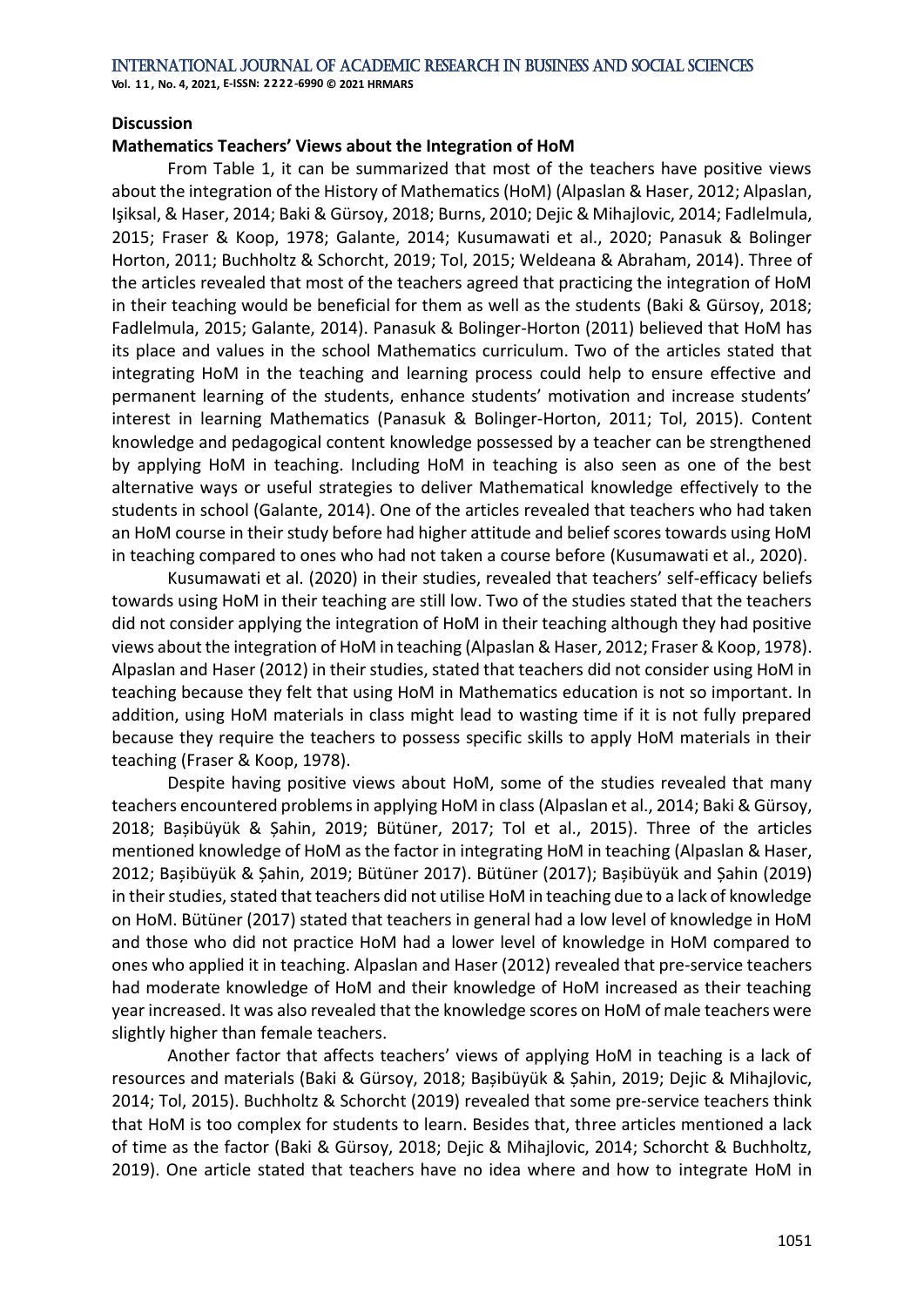**Vol. 1 1 , No. 4, 2021, E-ISSN: 2222-6990 © 2021 HRMARS**

teaching (Fadlelmula, 2015) and three articles emphasised its exclusion in the syllabus and examination as a factor for why teachers did not apply HoM in class (Bașibüyük & Șahin, 2019; Bütüner, 2017; Schorcht & Buchholtz, 2019).

## **Implementation of HoM in Teaching and Learning Mathematics**

Based on Table 1, four of the articles had done the research on the integration of HoM in Mathematics education. Two of the articles revealed that most of the teachers did not implement HoM in their teaching because they felt incompetent to do so due to problems such as having a low level of knowledge in HoM, a lack of resources and materials, a lack of time and exclusion of HoM from the Mathematics syllabus and examination (Bașibüyük & Șahin, 2019; Dejic & Mihajlovic, 2014; Bütüner, 2017). One of the articles' findings stated that instead of focusing on Mathematical concepts and information, teachers commonly practice HoM in their teaching by telling the biographies and life stories of Mathematicians (Bașibüyük & Șahin, 2019). Buchholtz & Schorcht (2019) in their study also revealed that some pre-service teachers think that HoM it too complex for students to learn. Thus, they rejected the usage of HoM in their teaching.

Besides that, one article discussed the factors influencing the integration of HoM in teaching and learning Mathematics. Factors that influenced teachers' decisions in terms of integrating HoM into their teaching are their beliefs about the importance of HoM, benefits of HoM and values of HoM in the Mathematics curriculum (Panasuk & Horton, 2013). Panasuk and Horton (2013) listed the factors that might become problems for a teacher in applying HoM in their teaching: (1) level of knowledge of HoM; (2) materials and resources; (3) high stakes testing and (4) enjoyment of teaching and learning HoM. Te Bolinger-Horton & Panasuk (2011)achers who have a fallibilist perspective about the nature of Mathematics are more likely to integrate HoM in their lessons while teachers who have an absolutist perspective about the nature of Mathematics are less likely to integrate HoM in teaching. Teachers who have an absolutist perspective have a rigid procedure in their teaching process and are less interested in creating new learning opportunities while teachers with a fallibilist perspective are open to changes and development in their teaching style.

Liu (2003) listed five reasons why teachers need to implement HoM in teaching. The first reason is HoM helps to increase students' motivation besides evolving a positive attitude towards learning Mathematics. This is supported by the finding from meta-analysis research done by Bütüner (2015) that stated that using HoM in Mathematics education develops students' positive attitude to learning Mathematics. Integration of HoM in the Mathematics classroom develops students' positive perceptions about Mathematics as well as increasing their motivation and readiness to learn Mathematics (Kapofu & Kapofu, 2020). Next, HoM also helps to explain what students find difficult now in solving Mathematical problems by referring to the obstacles faced in the history of the development of Mathematics. Besides, HoM helps to develop students' mathematical thinking, reveals the human side of mathematical knowledge and can act as a guide to Mathematics teachers for teaching.

Jankvist (2009) in his research, listed why we need to use HoM in Mathematics education and how to use HoM in Mathematics education. HoM is highly recommended in teaching because: (1) history acts as a tool to assist actual teaching and learning of Mathematics in the classroom and (2) history acts as a goal in the evolution of Mathematics as a subject. HoM can be applied in the teaching and learning process by using three approaches. First, there is the illumination approach. In this approach, historical information is used in teaching. Second, there is the modules approach. In the modules approach, teachers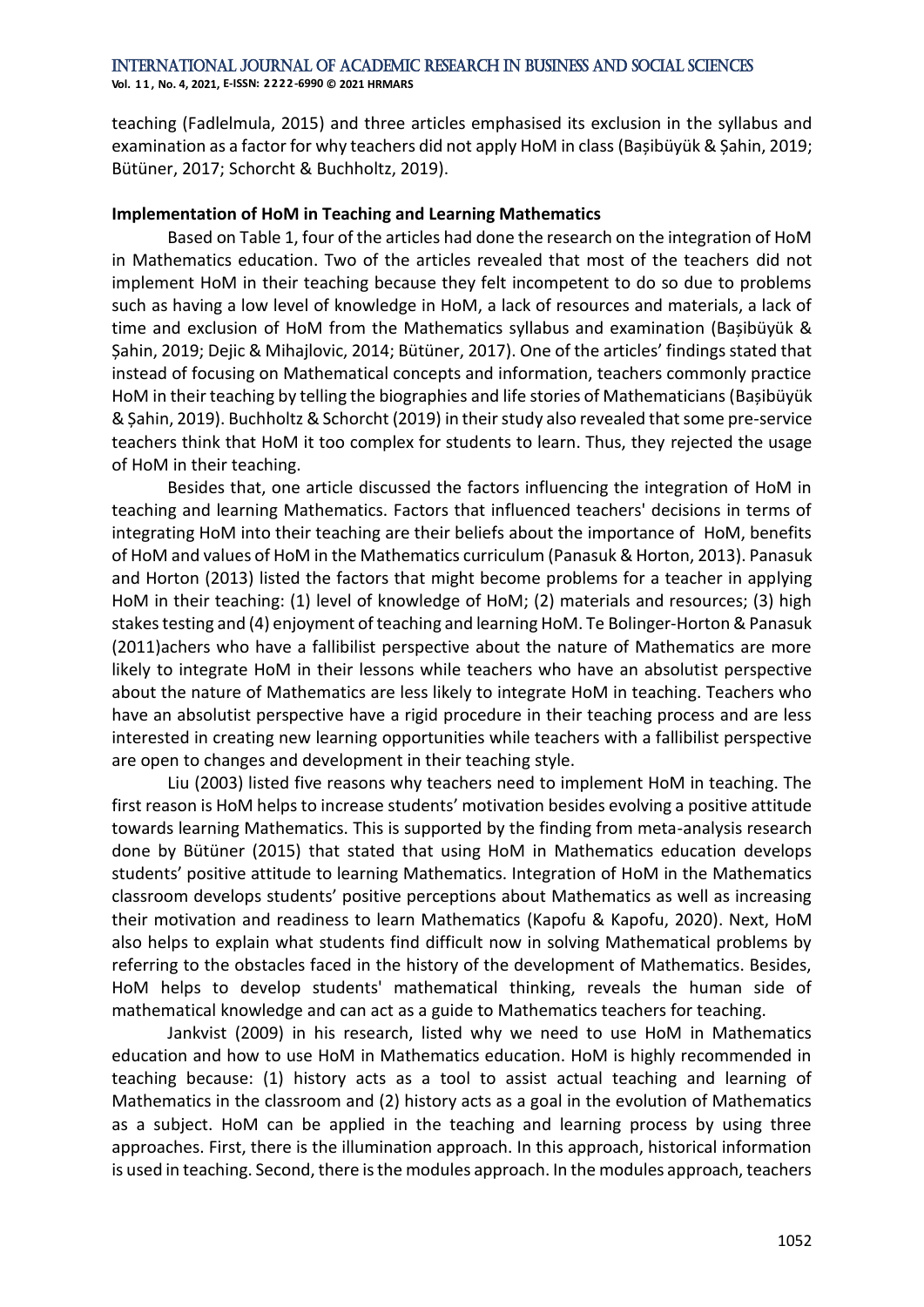**Vol. 1 1 , No. 4, 2021, E-ISSN: 2222-6990 © 2021 HRMARS**

can use history-based materials when teaching a small topic. Third is the history-based approach where the idea of teaching is directly inspired by or based on HoM.

HoM may be implemented in Mathematics education in three ways, which are learning history by giving direct information on history, learning Mathematical topics by using a historical-inspired teaching strategy, and developing a deepened awareness of the social and cultural contexts of Mathematics. These are a few examples of tools and ideas on how to integrate HoM in class: (1) historical snippets, (2) history-based projects, (3) primary sources, (4) worksheets, (5) historical packages, (6) discussion on historical issues and arguments, (7) history-related problems, (8) mechanical tools, (9) experiential learning, (10) role playing and games, (11) visual tools, (12) outdoor learning and (13) internet sources (Tzanakis et al., 2002).

Ho (2008) listed the potential, limits and risks of implementing HoM in teaching and learning Mathematics. The possible potentialities of using HoM in the classroom are: (i) understanding the topic much better, ii) presenting different learning situation and (iii) developing positive attitudes of the teachers and students towards teaching and learning Mathematics. However, teachers will face a few limitations in applying HoM in their teaching: (i) a lack of training, (ii) a lack of time and (iii) a lack of rubrics related to HoM. Other than that, implementation of HoM in teaching and learning might involve a few risks such as: (i) teachers being unable to make a relevant connection between HoM and the topic, (ii) it may lead to wasting time if the lesson is not planned carefully, and (iii) students are not familiar with the cultural differences from the past and might wrongly interpret and understand the word 'history' in HoM.

It is found that implementing activities related to HoM in teaching and learning attract students' interests. Li & He (2020) found that HoM is beneficial for students by developing a new learning environment, increasing students' enthusiasm to learn Mathematics, knowledge on the origin of Mathematics, encouraging students to think and construct ideas by themselves, exploring the beauty in learning Mathematics and letting them fall in love with Mathematics. Students also have the opportunity to discover different methods to solve mathematical problems (Goktepe & Ozdemir, 2013). In addition, practising activities related to HoM in class can develop a fun and interesting learning experience for the students and deepen their beliefs towards Mathematics ( Bütüner & Baki, 2020). This is supported by Ozdemir et al. (2012) in their study who have found that HoM helps to strengthen students' geometric proof skills besides attracting their interest in terms of learning the topic. Implementing HoM in the class also has both short-term and long-term effects on students' achievement in Mathematics. Despite this, the implementation of HoM only has short-term positive effects on students' attitudes, anxiety and motivation towards Mathematics (Lim & Chapman, 2015).

HoM has been integrated in Indonesian Mathematics textbook since 2013 in the form of historical snippets. It is found that this helps students to understand the concepts in Mathematics more deeply. HoM also increases students' motivation and encourages active involvement in the Mathematics' classroom (Ekawati et al., 2018). In Turkey, HoM has also been integrated in Mathematics textbooks. However, most of the HoM elements were only placed in the introduction part of the topics. HoM was also excluded from the content and assessment aspects of the curriculum. It can be concluded that HoM is still not acknowledged as beneficial and not integrated widely in school Mathematics curricula (Şişman, 2018).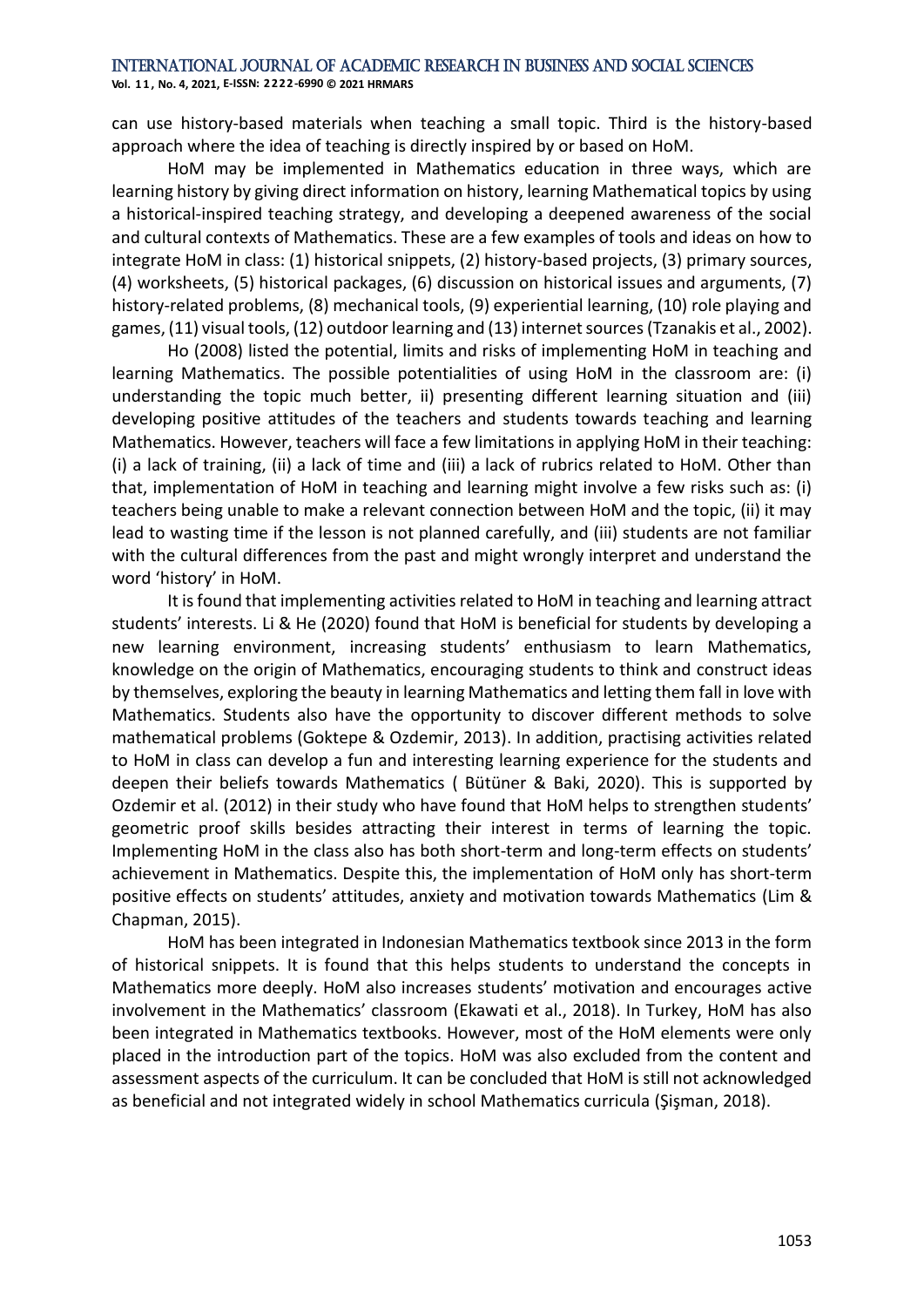**Vol. 1 1 , No. 4, 2021, E-ISSN: 2222-6990 © 2021 HRMARS**

#### **Conclusions**

In conclusion, these systematic review findings have revealed that most of the teachers have positive views, attitudes, and beliefs about using the History of Mathematics (HoM) in teaching and learning Mathematics. Most of them believe that using HoM in Mathematics education is beneficial to them as well as the students. However, the implementation of HoM in teaching is still low due to several problems that need to be addressed by teachers, such as the level of knowledge of HoM, lack of resources and materials, lack of time and exclusion from the syllabus and examination. As for future works, Mendeley, Scopus and Web of Science are highly recommended to be databases of the study using should extensive related keywords.

## **Acknowledgement**

This research was funded by the grant of Faculty Education, Universiti Kebangsaan Malaysia GG-2019-065.

## **References**

- Alpaslan, M., & Haser, C. (2012). "History of Mathematics" course for pre-service mathematics teachers: A case study. *12th International Congress on Mathematical Education* (July 2012): 4015–4024. http://icme12.org/upload/UpFile2/TSG/0523.pdf.
- Alpaslan, M., Işiksal, M., & Haser, Ç. (2014). Pre-service Mathematics Teachers' Knowledge of History of Mathematics and Their Attitudes and Beliefs Towards Using History of Mathematics in Mathematics Education. *Science and Education 23*(1): 159–183.
- Astin, J., Brown, G., & Fowler, D. (2016). The Experience of History in Mathematics Education. *For the Learning of Mathematics - An International Journal of Mathematics Education 11*(2): 7–9.
- Bailey, J. (2017). Embedding problem-solving in a primary mathematics programme. *Waikato Journal of Education 22*(4): 19–31.
- Baki, A., & Gürsoy, K. (2018). Does Using History of Mathematics Make Sense? The Views of Teacher Candidates. *Journal of Pedagogical Research 2*(2): 78–90. www.ijopr.com.
- Baki, A., & Guven, B. (2009). Khayyam with Cabri: Experiences of pre-service mathematics teachers with Khayyam's solution of cubic equations in dynamic geometry environment. *Teaching Mathematics and its Applications 28*(1): 1–9.
- Bașibüyük, K., & Șahin, Ö. (2019). Mathematics Teachers' Opinion about the History of Mathematics. *Acta Didactica Napocensia 12*(2): 117–132.
- Bidwell, J. K. (1993). Humanize your classroom with the history of mathematics. *The Mathematics Teacher 86*(6): 461–464.
- Bolinger-Horton, L., Panasuk, R. M. (2011). Raising Awareness the History of Mathematics in High School Curriculum. *International Journal of Humanities & Social Science 1*(16): 37. http://connection.ebscohost.com/c/articles/73445106/raising-awareness-historymathematics-high-school-curriculum.
- Buchholtz, N., & Schorcht, S. (2019). Different facets of pre-service teachers' beliefs on the history of mathematics. *Proceedings of the Eighth European Summer University on History and Epistemology in Mathematics Education ESU 8* 155–175. https://www.researchgate.net/publication/337000343.
- Burns, B. (2010). Pre-Service Teachers' Exposure to Using the History of Mathematics to Enhance Their Teaching of High School Mathematics. *Issues in the Undergraduate Mathematics Preparation of School Teachers 4*(1992)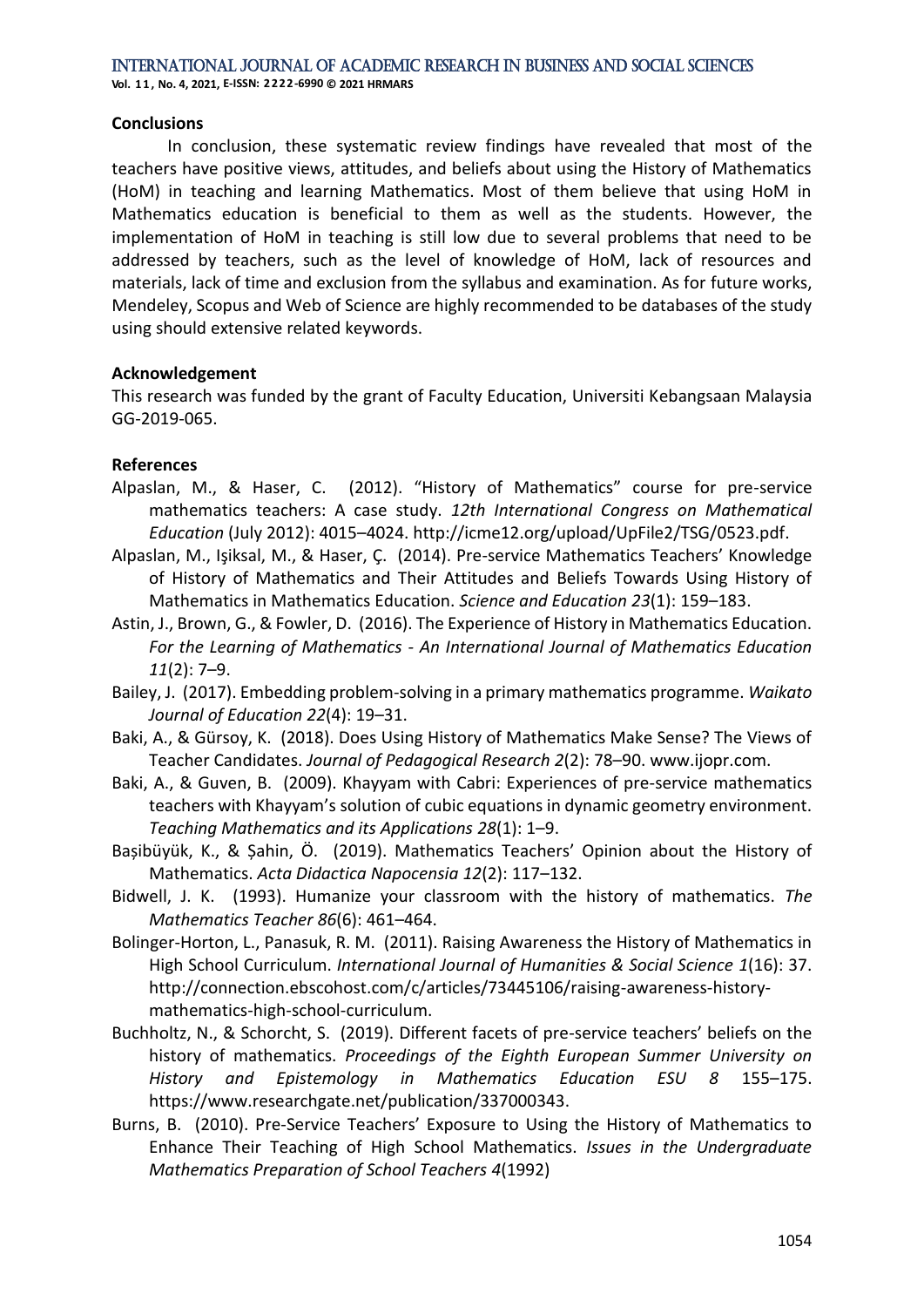- Bütüner, S. (2015). Impact of Using History of Mathematics on Students' Mathematics Success: A Meta-Analysis Study. *Mevlana International Journal of Education (MIJE) 3*(4): 78.
- Bütüner, S. Ö. (2017). Secondary School Mathematics Teachers' Knowledge Levels and Use of History of Mathematics. *Journal of Education and Training Studies 6*(1): 9.
- Bütüner, S. Ö., & Baki, A. (2020). The Use of History of Mathematics in the Mathematics Classroom: An Action Study. *International Journal of Education in Mathematics, Science and Technology 8*(2): 92.
- Charalambous, C. Y., Panaoura, A., & Philippou, G. (2009). Using the history of mathematics to induce changes in preservice teachers' beliefs and attitudes: Insights from evaluating a teacher education program. *Educational Studies in Mathematics 71*(2): 161–180.
- Cooper, H. (2003). Psychological Bulletin: Editorial. *Psychological Bulletin 129*(1): 3–9.
- Dejic, M., & Mihajlovic, A. (2014). History of mathematics and teaching mathematics. *Inovacije u nastavi 27*(3): 15–30.
- Ekawati, R., Fiangga, S., & Siswono, T.Y.E. (2018). Historical aspect of mathematics on Indonesian mathematics textbook. *IOP Conference Series: Materials Science and Engineering* Vol. 434, hlm. 1–6
- Fadlelmula, F. K. (2015). Pre-service teachers' point of views about learning history of mathematics: A case study in Turkey. *BSHM Bulletin 30*(3): 243–252.
- Fauvel, J. (1991). Using history in mathematics education. *For the learning of mathematics 11*(2): 3–6. http://www.jstor.org/stable/40248010.
- Fraser, B. J., & Koop, A. J. (1978). Teachers' opinions about some teaching material involving history of mathematics. *International Journal of Mathematical Education in Science and Technology 9*(2): 147–151.
- Fried, M. N. (2001). Can mathematics education and history of mathematics coexist? *Science and Education 10*(4): 391–408.
- Galante, D. (2014). The Use of the History of Mathematics in the Teaching of Preservice Teachers. *Redimat 3*(2): 110–120.
- Goktepe, S., & Ozdemir, A. (2013). An Example of Using History of Mathematics in Classes. *European Journal of Science and Mathematics Education 1*(3): 125–136.
- Gulikers, I., & Blom, K. (2001). "A historical angle", a survey of recent literature on the use and value of history in geometrical education. *Educational Studies in Mathematics 47*(2): 223–258.
- Hamidah, M., Nabillah, F. M. J., Maslizah, A.W., & Balkish, O. (2019). Attributes Affecting Students ' Ability in Thinking Skills. *Jurnal Pendidikan Malaysia 44*(2): 84–100.
- Hickman, F., & Kapadia, R. (1983). A history of mathematics course for teachers. *International Journal of Mathematical Education in Science and Technology 14*(6): 753–761.
- Ho, W. (2008). Using history of mathematics in the teaching and learning of mathematics in Singapore. *International Conference on Education, Singapore* (1): 1–38. http://math.nie.edu.sg/wkho/Research/My publications/Math Education/hom.pdf.
- Choon, H. O., & A/L Chandrasekaran, K. (2015). A Bayesian Network Approach to Identify Factors Affecting Learning of Additional Mathematics. *Jurnal Pendidikan Malaysia 40*(2): 185–192.
- Jankvist, U.T. (2009). A categorization of the "whys" and "hows" of using history in mathematics education. *Educational Studies in Mathematics 71*(3): 235–261.
- Kapofu, L. K., & Kapofu, W. (2020). "This Maths is better than that Maths" Exploring Learner Perceptions on the Integration of History of Mathematics in Teaching the Theorem of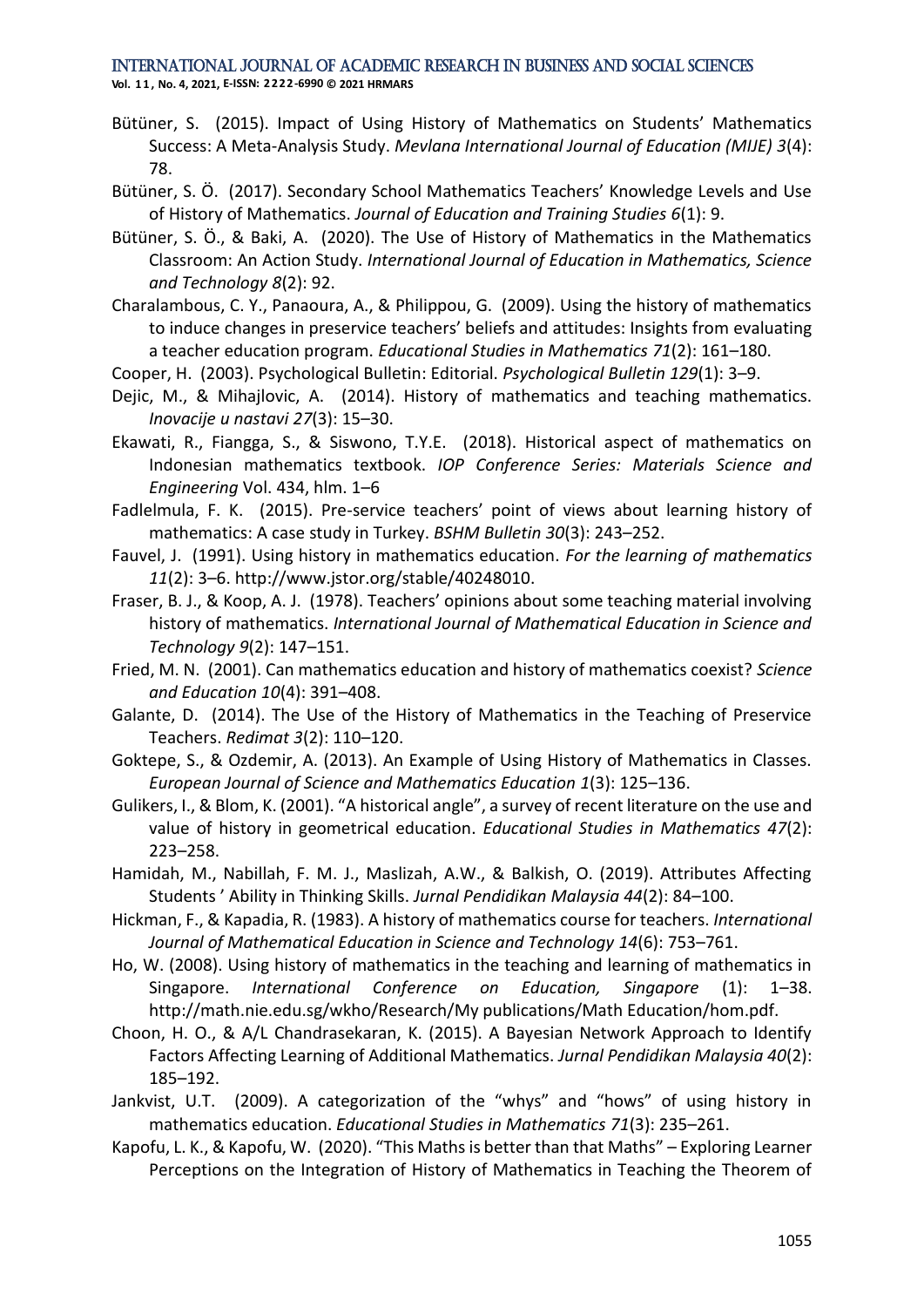**Vol. 1 1 , No. 4, 2021, E-ISSN: 2222-6990 © 2021 HRMARS**

Pythagoras: A Case Study. *International Electronic Journal of Mathematics Education 15*(3): em0604.

- Kusumawati, I. B., & Fachrudin, A.D. (2019). Analisis Sikap dan Keyakinan Calon Guru di Indonesia terhadap Pemanfaatan Sejarah Matematika dalam Pembelajaran Matematika. *Jurnal Riset Pendidikan dan Inovasi Pembelajaran Matematika (JRPIPM) 3*(1): 36–43.
- Kusumawati, I. B., Fachrudin, A. D., Kohar, A. W., & Widadah, S. (2020). History of Mathematics for Teaching Mathematics: The Case of Indonesian Prospective Teachers' Beliefs and Attitudes. *Universal Journal of Educational Research 8*(6): 2305–2314.
- Li, T., & He, Y. (2020). Collision Between Mathematics History and High School Teaching From HPM Perspective. *European Journal of Research and Reflection in Educational Sciences 8*(5): 6–12.
- Li, W. L., Osman, K., & Maat, S. M. (2019). Opsyen sebagai Moderator dalam Hubungan Berstruktur antara Pengetahuan Asas PdP dengan Amalan Pengajaran Guru Matematik Sekolah Rendah (Options as Moderator in the Structural Relationships between Primary Mathematics Teachers' Basic Knowledge of Teaching . *Jurnal Pendidikan Malaysia 44*(02): 30–40.
- Lim, S. Y., & Chapman, E.(2015). Effects of using history as a tool to teach mathematics on students' attitudes, anxiety, motivation and achievement in grade 11 classrooms. *Educational Studies in Mathematics 90*(2): 189–212.
- Liu, P. (2003). Do Teachers Need to Incorporate the History of Mathematics in Their Teaching? *Mathematics Teacher 96*(6): 416–421.
- Liyanagunawardena, T. R., Adams, A. A., & Williams, S. A. (2013). MOOCs: A systematic study of the published literature 2008-2012. *International Review of Research in Open and Distance Learning 14*(3): 202–227.
- Marshall, G. L., & Rich, B. S. (2000). The Role of History in a Mathematics Class. *The Mathematics Teacher 93*(08): 704–706.
- Moher, D., Liberati, A., Tetzlaff, J. A. D. (2009). Preferred Reporting Items for Systematic Reviews and Meta-Analyses: The PRISMA Statement. *PLoS Medicine 6*(7): 339.
- Nachiappan, S., Rengasamy, K., & Maniam, V. (2016). Analisis pengajaran guru dalam mata pelajaran matematik ke arah aplikasi kognisi dalam kurikulum standard sekolah rendah melalui kaedah hermeneutik. *EDUCATUM Journal of Social Sciences 2*(1): 21–41.
- Ozdemir, A. S., Goktepe, S., & Kepceoglu, I. (2012). Using Mathematics History to Strengthen Geometric Proof Skills. *Procedia - Social and Behavioral Sciences 46*: 1177–1181. http://dx.doi.org/10.1016/j.sbspro.2012.05.270.
- Panasuk, R. M., & Bolinger-horton, L. (2011). Integrating History of Mathematics into Curriculum: What are the Chances and Constraints? *International Electronic Journal of Mathematics Education 7*(1): 3–20.
- Panasuk, R. M., & Horton, B. L. (2013). Integrating History of Mathematics into the Classroom: Was Aristotle Wrong? *Journal of Curriculum and Teaching 2*(2): 37–46.
- Philippou, G. N., & Christou, C. (1998). The effects of a preparatory mathematics program in changing prospective teachers' attitudes towards mathematics. *Educational Studies in Mathematics 35*(2): 189–206.
- Schorcht, S., & Buchholtz, N. (2013). Different facets of pre-service teachers' beliefs on the history of mathematics. *Proceedings of the Eighth European Summer University on History and Epistemology* hlm. 155–175

http://search.ebscohost.com/login.aspx?direct=true&db=aph&AN=108710816&site=e host-live.